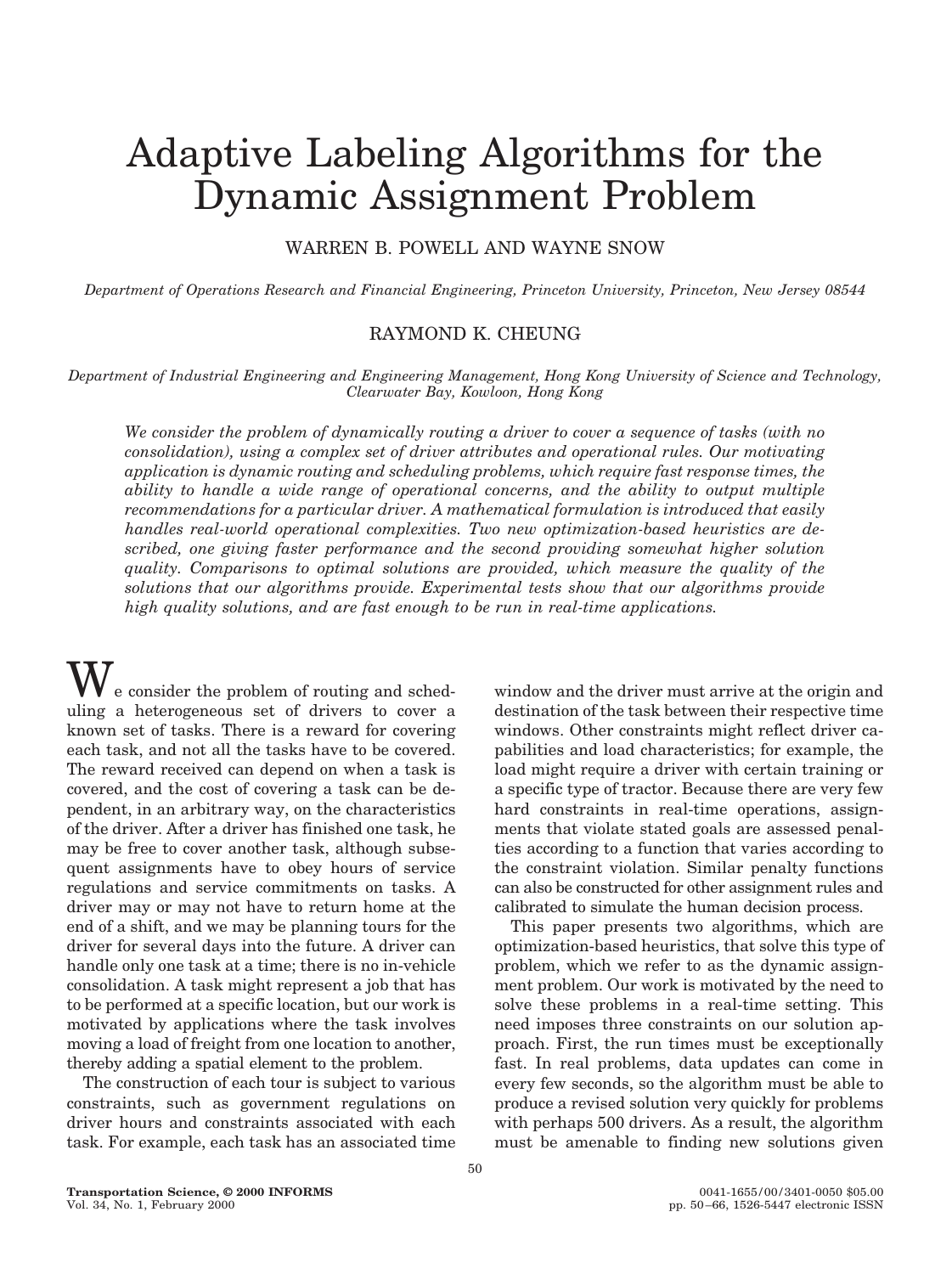small perturbations to the problem, with sufficiently high quality that a dispatcher cannot readily find a better solution. Second, operational problems can be extremely complex. There is a lot more data available and issues to be considered in a real-time setting than is generally considered in more classical (static) planning problems. As a result, the modeling approach must be able to handle high levels of detail and complex operational issues very easily.

Third, we need to output not only a recommended tour, but alternative recommendations. In an operational problem, it is simply impossible to get all of the data right all of the time. As a result, a model that outputs a specific tour is typically of limited usefulness. Instead, an optimization model needs to give alternative task assignments for a particular driver, and alternative driver assignments for a particular task. An experienced dispatcher can use this information to make an assignment that considers other information that may not be in the computer. Thus, we need not only primal information (what the model recommends) but also dual information, so that the dispatcher can, in real-time (and without requiring a reoptimization by the model) identify sensible alternatives when the recommended solution is deemed to be inappropriate.

In this paper, we consider only static snapshots of data. We present our two algorithms and compare the solutions generated by these algorithms to an optimal solution, a comparison that can only be performed in a static setting. Our goal is to establish the flexibility of the modeling framework, and the quality of the solution in a static setting. The testing of these algorithms on a dynamic data set will be presented in a subsequent paper. However, we demonstrate that our methods provide fast solutions that are of very high quality for problems that are likely to arise in practice.

The problem we address in this paper has been handled in the literature under titles such as the vehicle scheduling problem, the full-truckload problem, or the crew scheduling problem. The vehicle scheduling problem, or the full-truckload problem, are typically cast in relatively simple terms, where a set of vehicles needs to cover a set of loads. Tours may need to cover tasks within a time window, and the length of the tour is typically constrained to the maximum number of hours a driver can spend on the road (see BALL et al., 1981; BODIN et al., 1983; ATKINSON, 1994, for example). This earlier work primarily used tour construction and tour improvement procedures. There now exists an extensive body of literature on local search and improvement procedures that have been primarily developed in the context of vehicle routing problems (which involve in-vehicle consolidation), but which could just as easily be adapted for vehicle scheduling problems. Examples can be found in GOLDEN and ASSAD (1986), SOLOMON (1987), SOLOMON, BAKER, and SCHATTER (1988), SAVELSBERGH (1985) and the more recent literature on tabu search, including GLOVER (1989, 1990) and GENDREAU, HERTZ, and LAPORTE (1994).

The use of local search heuristics in a real-time setting has received relatively little attention. A nice discussion of some of the issues is given in PSARAFTIS (1988). A significant drawback is the response time. The problem is not the speed of the algorithms, but rather the speed of communication between an on-line dispatch system and an optimization model. A dispatcher may receive a phone call with new information, and may have to assign a driver to the request while on the phone. There may not be enough time, in many practical settings, to send the information to an optimization algorithm and then wait for a response. An effective strategy that has proved successful in the truckload motor industry is to use the dual solution to offer a series of recommendations (based on the reduced cost of the assignment).

An alternative technology is the column generation/set partitioning strategy developed in the context of airline crew scheduling (see, for example, MARSTEN and SHEPARDSON, 1981; DESROSIERS, SOUMIS, and DESROCHERS, 1984; and DESROSIERS, SOLOMON, and SOUMIS, 1995). These techniques offer the ability to incorporate a wide variety of complex work rules, and do offer dual solutions from which alternative solutions can be generated. A significant weakness is their slow execution time (even with dual variables, we need to reoptimize as quickly as possible) especially in the presence of wide time windows (as we have). Also, column-generation strategies ensure that we have generated the optimal columns, but it is not clear if we have generated a high quality set of suboptimal columns. For example, assume a single driver can cover five loads during a day, and, each time he is assigned to a load, there are 20 loads to choose from. There are, then, potentially  $20^5 = 320,000$  columns to choose from. A column-generation code will sample only a small percentage of these, and thus may not provide enough options for a production system where socalled optimal tours are, in fact, not at all optimal because of data problems.

This paper makes the following contributions:

• We present a formulation that readily handles a high degree of operational detail within a very simple mathematical framework. The formula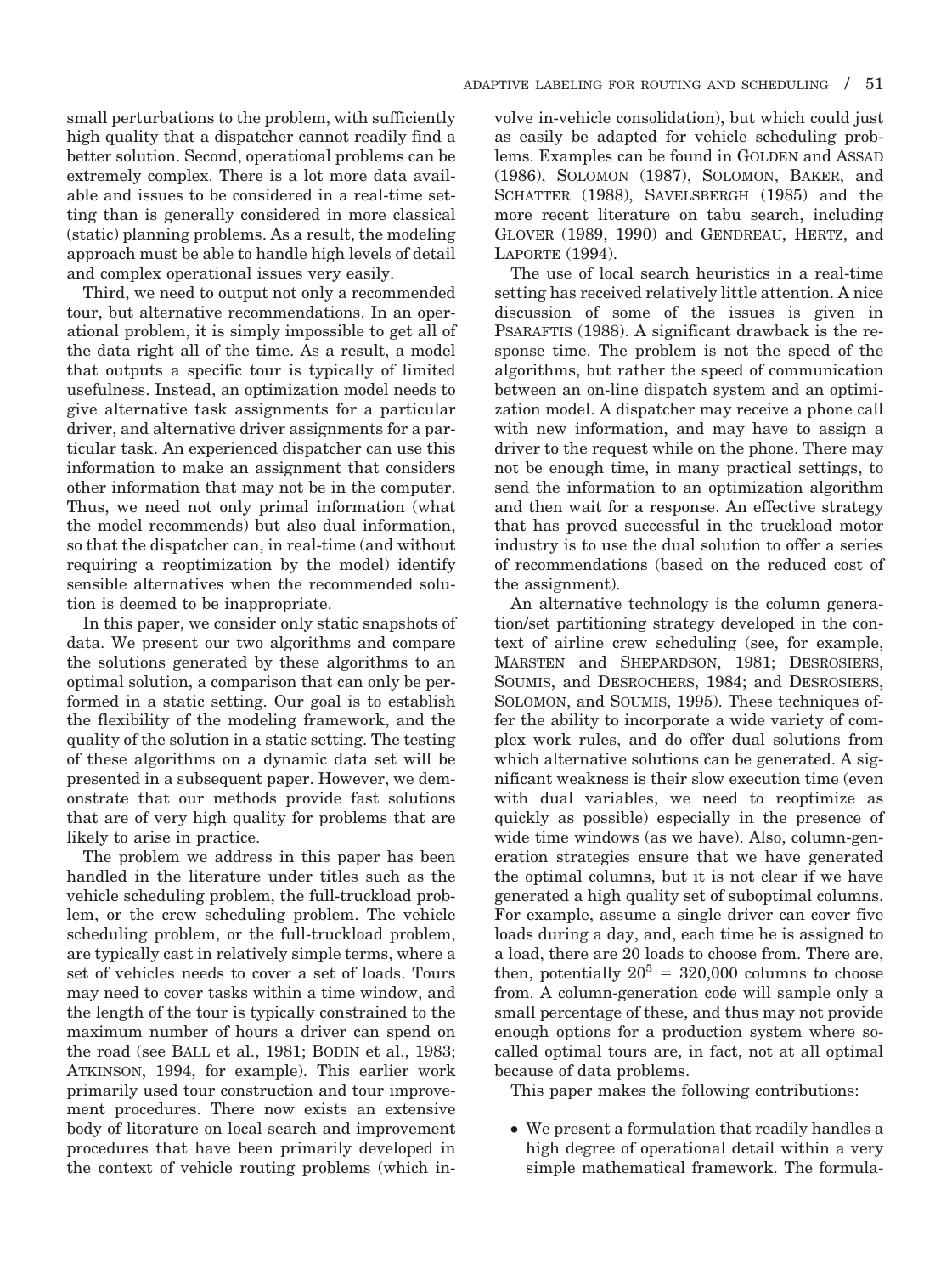tion is math programming-based, and provides the dual information needed to produce alternative recommendations, as needed in real-time applications. We believe that our formulation of this problem is new.

- We present two new heuristic algorithms for solving this problem class. The algorithms are similar, and are denoted by the name RAPID (Resource Allocation Procedure for the Integrated Dynamic Assignment Problem). The first, RAPID-SL (single label), is exceptionally fast and provides high quality solutions to problems where the number of drivers or vehicles is sufficient to handle most of the tasks presented to the fleet. The second, RAPID-ML (multi-label), is somewhat slower but provides higher quality solutions than RAPID-SL, especially when the problems are resource constrained (more tasks than can be covered by the available drivers or vehicles).
- We compare solutions produced by both algorithms to optimal solutions in a variety of problem settings (using static data sets) to provide a rigorous estimate of the quality of the solutions provided by both algorithms. The work shows that RAPID-SL provides high quality solutions very quickly, although solution quality deteriorates in more tightly capacitated problems. RAPID-ML provides comparable results in problems that are not resource constrained, but much better results in problems that are resource constrained.

The RAPID algorithms belong in the same family of procedures as column generation methods. The primary difference is that, although column generation uses a master problem/subproblem format, we integrate the dual adjustment and column generation steps into a single procedure.

Our two algorithms differ in terms of how we represent the attributes of a driver (or vehicle) following the completion of a task. We begin in Section 1 with a formulation that uses a single label to describe a driver after a task completion. Next, Section 2 extends this concept to a multi-label concept, which uses a set of labels to represent potential drivers at the end of a task. Then, Section 3 develops an algorithm using the multi-label concept. Section 4 describes a comprehensive set of numerical experiments, where the algorithms are compared to each other and to an optimal solution based on a columngeneration technique. Finally, Section 5 summarizes the results of the research.



**Fig. 1.** Potential drivers.

**1. THE SINGLE-LABEL LABELING ALGORITHM**

IN OUR FIRST ALGORITHM, we represent the attributes of a driver by a label. The labels for the drivers are iteratively updated in the algorithm. In the following, we first present the notation, then the mathematical formulation, followed by a description of the algorithm.

# **1.1 Notation**

We consider the notations used for tasks, drivers, the decisions for assigning drivers to tasks, and the costs involved.

# *Task Attribute and Driver Labels*

Associated with a task are two sets of labels—one describes the attributes of that task and the other describes the attributes of the driver who has just completed that task. There are two types of drivers: real or potential. The real drivers are those whose attributes are known, typically the set of initial drivers. After a real driver covers a task, a new driver is generated, which we refer to as a potential driver. This potential driver can then cover other tasks, resulting in other potential drivers as illustrated in Figure 1.

To simplify our notation, we assume that the set of initial drivers are generated by some dummy tasks. Let

- $\mathscr{L}^0$  = set of dummy tasks that generate the initial drivers
- $\mathcal{L}^a$  = set of actual tasks to be covered
- $\mathcal{L}$  = set of all tasks =  $\mathcal{L}^0 \cup \mathcal{L}^a$
- $\ell$  = index of a particular task,  $\ell \in \mathcal{L}$ .

The number of attributes for a task is arbitrary and depends on the applications. Let

- $\mathcal{B}$  = space containing all possible task attribute labels
- $b_{\ell}$  = the attribute label associated with task  $\ell$ .

In our presentation, we assume that there are only five attributes for each task  $\ell$ , defined as

| origin<br>$b_{\ell,1}$<br>destination<br>$0_{\ell,2}$<br>start of origin time window<br>$b_{\ell,3}$<br>end of origin time window<br>length of task |  |  |
|-----------------------------------------------------------------------------------------------------------------------------------------------------|--|--|
|-----------------------------------------------------------------------------------------------------------------------------------------------------|--|--|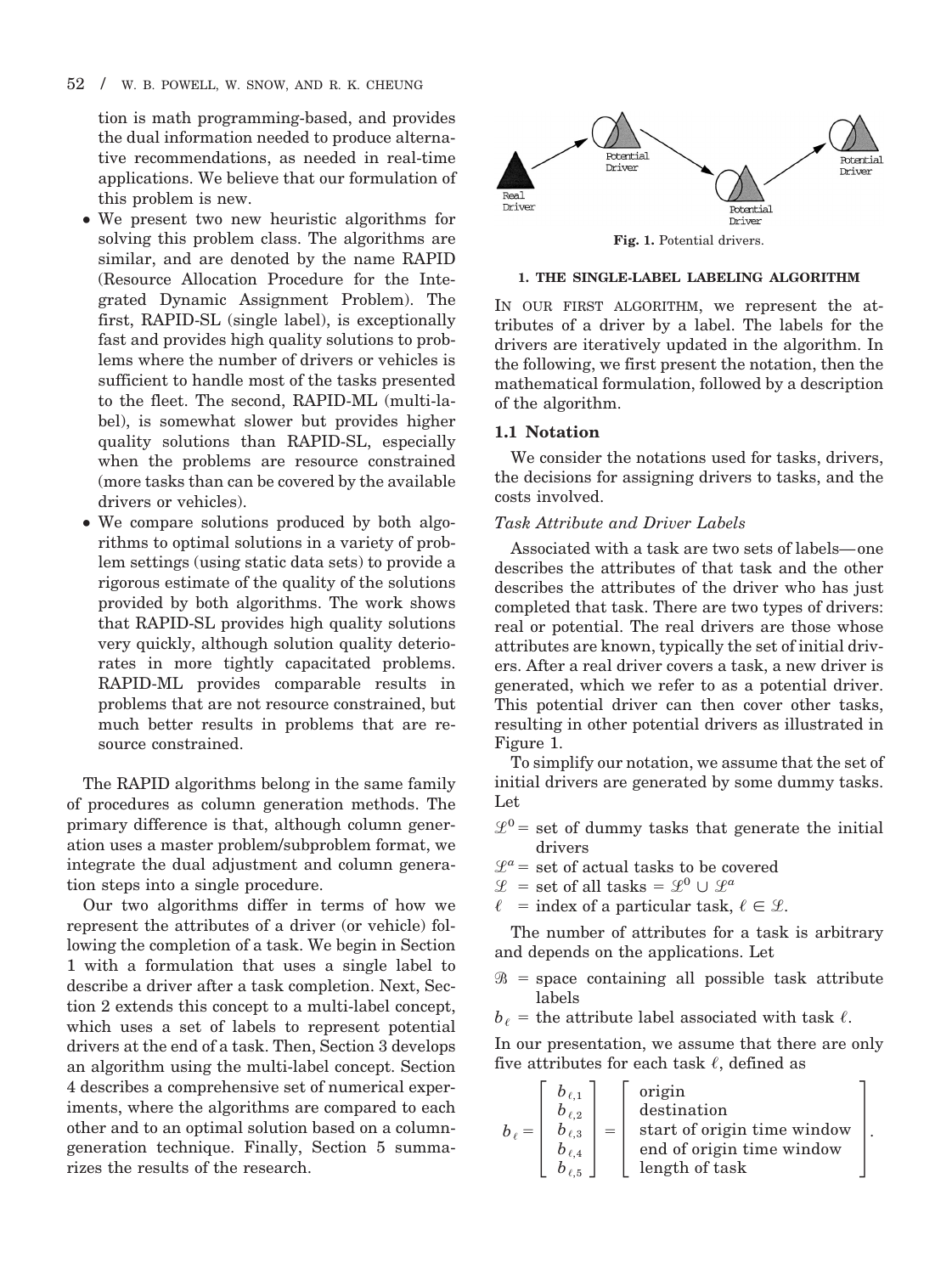For the driver label, let

- $\mathcal{A}$  = space containing all possible driver attribute labels
- $a_{\ell}$  = the driver label associated with the driver generated by task  $\ell$ .

We assume that there are only four attributes for each driver *r*:

$$
a_{\ell} = \begin{bmatrix} a_{\ell,1} \\ a_{\ell,2} \\ a_{\ell,3} \\ a_{\ell,4} \end{bmatrix}
$$
  
=\begin{bmatrix} location \\ time of availability \\ hours of service elapsed at time  $a_{\ell,2} \\ daily duty time allowed. \end{bmatrix}$ .

#### *Costs*

The costs and travel times are defined over the attribute space because a task can be covered by a real driver or a potential driver whose attributes are not known initially. Let  $\Re$  be the set of real numbers. For each  $a \in \mathcal{A}$  and  $b \in \mathcal{B}$  define

|  | $v\colon \mathcal{A}\to\mathfrak{R}$ |  |   | $=$ salvage function for a driver label                                                        |  |  |
|--|--------------------------------------|--|---|------------------------------------------------------------------------------------------------|--|--|
|  |                                      |  | a |                                                                                                |  |  |
|  |                                      |  |   | $\tau: \mathcal{A} \times \mathcal{B} \rightarrow \mathcal{B}$ = total travel time incurred in |  |  |
|  |                                      |  |   | driver label $\alpha$ covering a task with                                                     |  |  |
|  |                                      |  |   | attribute label b                                                                              |  |  |
|  |                                      |  |   | c: $\mathcal{A} \times \mathcal{B} \rightarrow \mathcal{B}$ = net contribution associated with |  |  |
|  |                                      |  |   | driver label $\alpha$ covering a task with                                                     |  |  |

attribute label *b*.

The number  $v(a)$  represents the value of stranding a driver with attribute *a*. This may be a cost in the case where a driver has to return home, or it may be an expected revenue derived from historical data. Notice that  $v(a)$  is a useful construct in problems that may not have a well-defined end of horizon. The revenue and cost functions are defined over driver and task labels, which allows us to incorporate a great deal of complexity into these functions as the application requires. Notice that  $c(a_{\ell'}, \ell)$  represents the contribution of covering task  $\ell$  by the driver generated by task  $\ell'$ . For fixed  $\ell'$  and  $\ell$ , the value of  $c(a_{\ell'}, \ell)$  can vary because it depends on the attributes of  $\ell'$  and  $\ell$ .

#### *Driver–Task Assignment*

When the driver generated by a task  $\ell'$  with attribute label  $a_{\ell} \in \mathcal{A}$  covers a task with attribute label  $b_\ell \in \mathcal{B}$ , it generates a new driver with label  $a_\ell$ ,

defined by

$$
\mathcal{M}(a_{\ell'}, b_{\ell}) = a_{\ell} = \left[\begin{array}{c}a_{\ell,1} \\ a_{\ell,2} \\ a_{\ell,3} \\ a_{\ell,4}\end{array}\right] = \left[\begin{array}{c}b_{\ell,2} \\ \tau(a_{\ell'}, b_{\ell}) + a_{\ell',2} \\ \tau(a_{\ell'}, b_{\ell}) + a_{\ell',3} \\ a_{\ell',4}\end{array}\right].
$$

The mapping,  $\mathcal{M} : \mathcal{A} \times \mathcal{B} \to \mathcal{A}$ , defines the attributes of a new potential driver *r* that will be available at the destination of task  $\ell$ .

#### *Decision Variables*

A driver (real or potential) has two options: covers a task or is unassigned. Thus, the decision variables are given by

$$
x_{\ell',\ell} = \left\{ \begin{array}{cl} 1 & \text{if} & \text{the driver generated} \\ & \text{by task } \ell' \text{ covers task } \ell \\ 0 & \text{otherwise,} \end{array} \right.
$$

 $z_{\ell} = \begin{cases} 1 & \text{if } \text{the driver generated} \\ 0 & \text{otherwise} \end{cases}$ 0 otherwise.

# *Subtours*

A subtour contains a sequence of chained driver– task assignments. Let

by task  $\ell$  is unassigned to any task.

- $\mathcal{G}$  = set of subtours
- $s = \text{index of a subtour}, s \in \mathcal{G}$
- $|s|$  = number of arcs in the subtour.

A subtour *s* can be represented by a sequence of task pairs,

$$
\{(\ell_{s_1},\ell_{s_2}),\,(\ell_{s_2},\ell_{s_3}),\,\ldots\,,\,(\ell_{|s|},\,\ell_{s_1})\}.
$$

In the subtour, the potential driver generated by task  $\ell_{s_1}$  will eventually cover task  $\ell_{s_1}$ , creating a loop that is not allowed in the solution.

## **1.2 Formulation**

Using the notation presented so far, the problem formulation is given by

$$
\underset{x,z}{\text{Maximize}} \sum_{\ell' \in \mathcal{L}} \sum_{\ell \in \mathcal{L}} c(a_{\ell'},b_{\ell})x_{\ell',\ell} + \sum_{\ell' \in \mathcal{L}} z_{\ell'}v(a_{\ell'}) \quad (1)
$$

subject to

$$
\sum_{\ell' \in \mathcal{L}} \mathcal{M}(a_{\ell'}, b_{\ell}) x_{\ell', \ell} - a_{\ell} = 0 \quad \forall \ell \in \mathcal{L}^a \tag{2}
$$

$$
\sum_{\ell' \in \mathcal{L}} x_{\ell',\ell} - \left(\sum_{\ell'' \in \mathcal{L}} x_{\ell,\ell''} + z_{\ell}\right) = 0 \quad \forall \ell \in \mathcal{L}^a \tag{3}
$$

$$
\sum_{\ell'' \in \mathcal{L}} x_{\ell,\ell''} + z_{\ell} = 1 \quad \forall \ell \in \mathcal{L}^0 \tag{4}
$$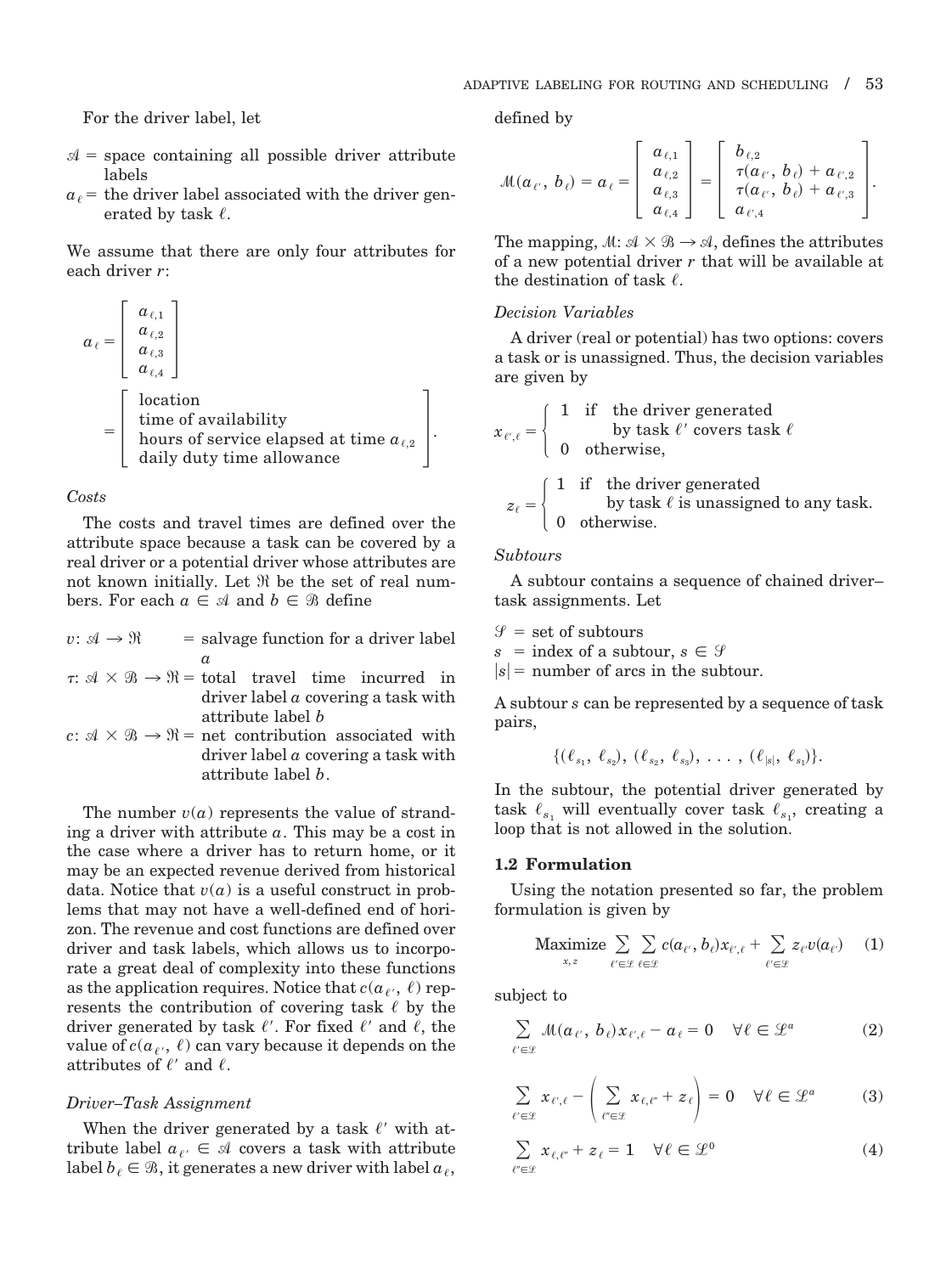#### 54 / W. B. POWELL, W. SNOW, AND R. K. CHEUNG

$$
\sum_{\ell' \in \mathcal{L}} x_{\ell',\ell} \leq 1 \quad \forall \ell \in \mathcal{L}
$$
 (5)

$$
\sum_{\ell \in \mathcal{L}} x_{\ell',\ell} \leq 1 \quad \forall \ell' \in \mathcal{L}
$$
 (6)

$$
z_{\ell'} \in \{0, 1\} \quad \forall \ell' \in \mathcal{L} \tag{7}
$$

$$
x_{\ell',\ell} \in \{0, 1\} \quad \forall \ell', \ \ell \in \mathcal{L} \tag{8}
$$

$$
\sum_{(\ell',\ell)\in s} x_{\ell',\ell} + 1 - |s| \le 0 \quad \forall s \in \mathcal{G}, \quad |s| \ge 2 \tag{9}
$$

Constraint 2 represents the definition of the attribute vector of a future driver label (introducing, at the same time, a complex nonlinear constraint). Constraint 3 ensures that flow conservation is maintained for each task. Constraint 4 means that an initial driver must either cover a task or be unassigned. Constraints 5 and 6 are the bundle constraints for each task and driver. These constraints make sure that each task will be covered by at most one driver, and each driver can cover at most one task at a time. Constraints 7 and 8 are the integrality constraints on the decision variables. Finally, constraint 9 prevents subtours.

#### **1.3 RAPID-SL Algorithm**

The difficulties in solving the optimization defined by 1–9 come from two aspects. First, the problem is an integer program that can contain a large number of subtour constraints. Second is the presence of the highly nonlinear constraint in Eq. 2. In the RAP-ID-SL algorithm, we iteratively fix the labels  $a_{\ell}$ ,  $l \in$  $\mathcal{L}^a$  to a value  $a_\ell^k$  (in iteration *k*). This eliminates Eq. 2 and also allows us to define

$$
\bar{c}_{\ell',\ell}^k = c(a_\ell^k, b_\ell).
$$

We may now rewrite the objective function as

$$
\mathbf{F}(a^k) = \underset{x,z}{\text{Maximize}} \sum_{\ell' \in \mathcal{L}} \sum_{\ell \in \mathcal{L}} \bar{c}^k_{\ell',\ell}, \, x_{\ell',\ell} + \sum_{\ell' \in \mathcal{L}} z_{\ell'} v(a_{\ell'}),
$$
\n(10)

subject to 3–9. The problem  $F(a^k)$  is now just a driver scheduling problem. If we relax the subtour constraints 9, the resulting problem is a pure network that can be solved easily.

We propose an algorithm with an outer iteration that fixes the labels  $a^k$ , and an iteration that penalizes violations of the subtour constraints. Our updating rules are quite simple. The important research result is that the algorithm works quite well under many situations that arise in practice, and easily handles very large problems (e.g., hundreds of vehicles) in real-time.

Let

 $\beta_s$  = a multiplier (penalty cost)

for the *s*th subtour constraint.

The steps and the interpretation of the algorithm are as follows.

Step 1. Initialization

 $k = 0$ .

For each  $\ell \in \mathcal{L}$ , generate a driver label  $a_{\ell}$  such that

$$
a_{\ell,1} = b_{\ell,2}
$$
  
\n
$$
a_{\ell,2} = b_{\ell,3} + b_{\ell,5}
$$
  
\n
$$
a_{\ell,3} = b_{\ell,5}
$$

Compute  $\bar{c}_{\ell',\ell}^k = c(a_{\ell'}^k, b_{\ell}), \forall r \in \mathcal{R}, \ell \in \mathcal{L}.$ 

*Explanation.* RAPID-SL builds an initial estimate of a driver label by giving it the most optimistic set of attributes possible given that we know it has covered this task. For example, if the time window on the task origin starts at 3:00 P.M. and the task takes one hour to complete, then the most optimistic time of availability is 4:00 P.M. The other attributes are set using similar reasoning and are continually revised at each iteration as tasks are covered.

Step 2. Flow adjustment

Set  $k = k + 1$ , solve the relaxation problem (P1) below as a minimum cost flow problem. For subtour *s*, set  $\beta_s = 0$ 

*Explanation.* After relaxing the subtour constraint, the resulting optimization is

$$
\begin{aligned} \text{(P1)} \quad \text{Maximize} \sum_{x,z} \sum_{\ell' \in \mathcal{L}} \bar{c}^k_{\ell',\ell} \, x_{\ell',\ell} + \sum_{\ell' \in \mathcal{L}} z_{\ell'} v(a^k_{\ell'}) \\ &- \sum_{\{s \in \mathcal{G}, |s| \geq 2\}} \beta_s \Bigg\{ \sum_{\ell, \ell' \in s} x_{\ell,\ell'} + 1 - |s| \Bigg\} \end{aligned}
$$

subject to constraints 3– 8

Initially,  $\beta_s$  are 0 but will be updated in Step 3. Problem P1 is a pure network flow problem that can be solved by standard optimization technique such as network simplex algorithm.

Step 3. Identify and eliminate subtours

Find a subtour *s* with positive flow, that is, to find *s* such that

$$
s = \{(\ell_{s_1}, \ell_{s_2}), (\ell_{s_2}, \ell_{s_3}), \ldots, (\ell_{|s|}, \ell_{s_1})\}
$$

$$
\text{ where } x_{\ell_{s_1},\ell_{s_2}} = 1 \text{, } x_{\ell_{s_2},\ell_{s_3}} = 1 \text{, } \dots \text{, and } x_{\ell_{|s|},\ell_{s_1}} = 1 \text{.}
$$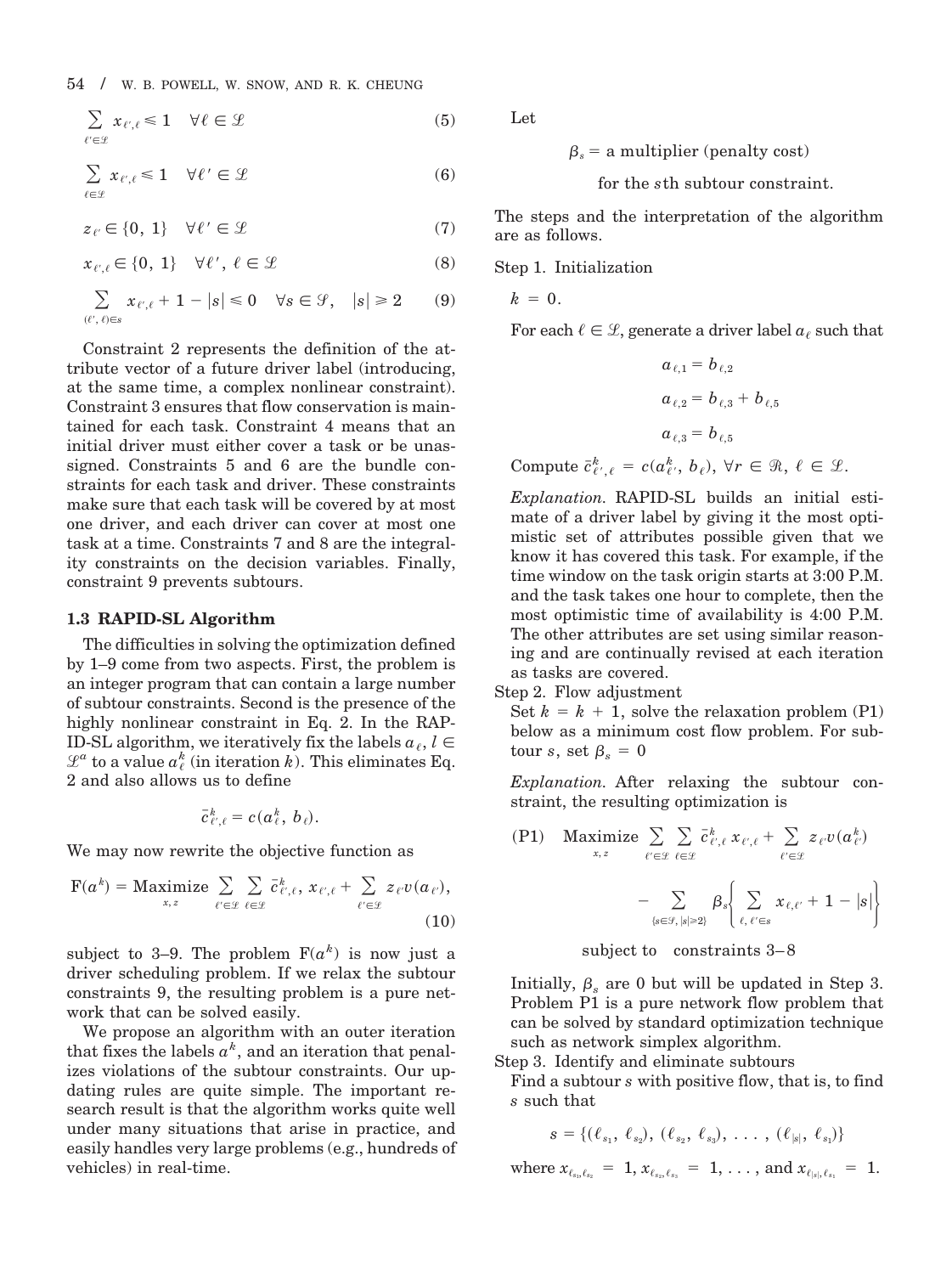Calculate

$$
\gamma_s = \min_{(\ell',\ell) \in s} \left\{ \bar{c}^k_{\ell',\ell} + p_{\ell'} - p_{\ell} \right\} \tag{11}
$$

Update  $\beta_s = \beta_s + \gamma_s$ 

Solve Problem P1 again.

Repeat this step until no subtour exists in the optimal solution; or until a prespecified number of times.

*Explanation.* We first identify the subtours created by the optimal solution of P1. Then, we use the dual variables to increase the cost of the arcs in the subtours for penalizing the formation of such subtours when P1 is re-optimized.

Step 4. Label and cost adjustment

Update the labels for potential drivers:

For each  $\ell' \in \mathcal{L}^0$ :

while  $x_{\ell',\ell} = 1$  for some  $\ell \in \mathcal{L}$  do the following:

Obtain 
$$
a_{\ell}^{k} = M(a_{\ell}^{k}, b_{\ell})
$$
.  
Compute  $\bar{c}_{\ell',\ell}^{k} = c(a_{\ell}^{k}, b_{\ell}) \ \forall \ell \in \mathcal{L}$ .  
 $\ell' \leftarrow \ell$ .

*Explanation.* Here we trace out the assignments made for each driver and update the potential driver attributes to those of the driver that now covers that task. Having changed the potential driver, we then re-cost all the arcs out of that potential driver.

Step 5. Termination check

If no assignments have changed from the last iteration or *k* reaches a pre-specified maximum allowable number of iterations, then we terminate the algorithm. Otherwise, go to Step 2.

The strengths of this procedure are that it lends itself very well to real-time updating, requiring only a few iterations to perform real-time updates. One clear disadvantage is the development of subtours that can have a significant impact on solution quality. We use a Lagrangian approach to mitigate the formulation of subtours, but this does not completely eliminate the problem. In addition, the labels can alternate between discrete values, creating another source of instability.

# **2. MULTI-LABEL FOR DRIVER-TASK ASSIGNMENT**

WE NOW EXTEND the notion of a single potential driver at the end of each task to a set of pathdependent drivers. With this new notion, we develop an algorithm RAPID-ML whose details are described shortly. There are two major differences between the labels used in RAPID-SL and those in RAPID-ML. First, in RAPID-SL, after a task is covered, a potential driver is generated and we approximate its attributes. In RAPID-ML, a set of possible drivers are associated with a task. For each possible driver, we keep track of the path to reach the current task. Second, in RAPID-ML, using these driver labels, we can generate tour labels, which correspond to possible sequences of tasks that any driver with a specific set of attributes may perform in the future. These tour labels are similar to those found in column-generation approaches to this problem. Thus, at any task  $\ell$ , in addition to the task labels that are the same as those in RAPID-SL, there exist two sets of labels: driver labels and tour labels. To completely represent a task, we must include all the labels at that task. Each driver label describes the past of a specific driver that may cover that task. In contrast, each tour label describes one possible future for a driver that covers this task. In RAPID-SL, we do not use tour labels. In this section, we describe the labels in detail.

# **2.1 Driver Labels**

The attribute label  $a_{\ell}$  for a potential driver generated by task  $\ell$  in RAPID-SL is now replaced by a set of driver labels describing the possible drivers generated by this task. Let

- $\Re$ <sub>e</sub> = set of possible path-dependent drivers at the completion of task  $\ell, \forall \ell \in \mathcal{L}$
- $\mathcal{A}_\ell$  = set of all possible driver labels associated with the path-dependent drivers in  $\Re$ <sub>e</sub> at the completion of task  $\ell, \forall \ell \in \mathcal{L}$

$$
\mathcal{R} = \cup_{\ell \in \mathcal{L}} \mathcal{R}_{\ell}.
$$

We now use a cone to denote the set of drivers at a task and a triangle to represent a single driver label in that set. Figure 2 shows the various ways for each driver to cover task 2. Each different path produces a separate driver label at task 2 that is specific to the path taken by that driver. The two drivers have a total of five different paths to reach task 2, and thus create five different driver labels at task 2. For each driver label, we also include additional attributes to specify the path to reach the current task. To simplify our discussion, let us introduce two functions defined for a driver  $r \in \Re$ <sub>e</sub> with the label  $a_r \in \mathcal{A}_\ell$ :

- $prev\_task(a_r) =$  the last task before task  $\ell$  on the path that generate driver *r*
- prev\_label( $a_r$ ) = the driver label for the last driver before task  $\ell$  on the path that generates driver *r*.

For example, in Figure 2, prev\_task( $a_6$ ) returns task 1 and prev\_label( $a_6$ ) returns  $a_1$ .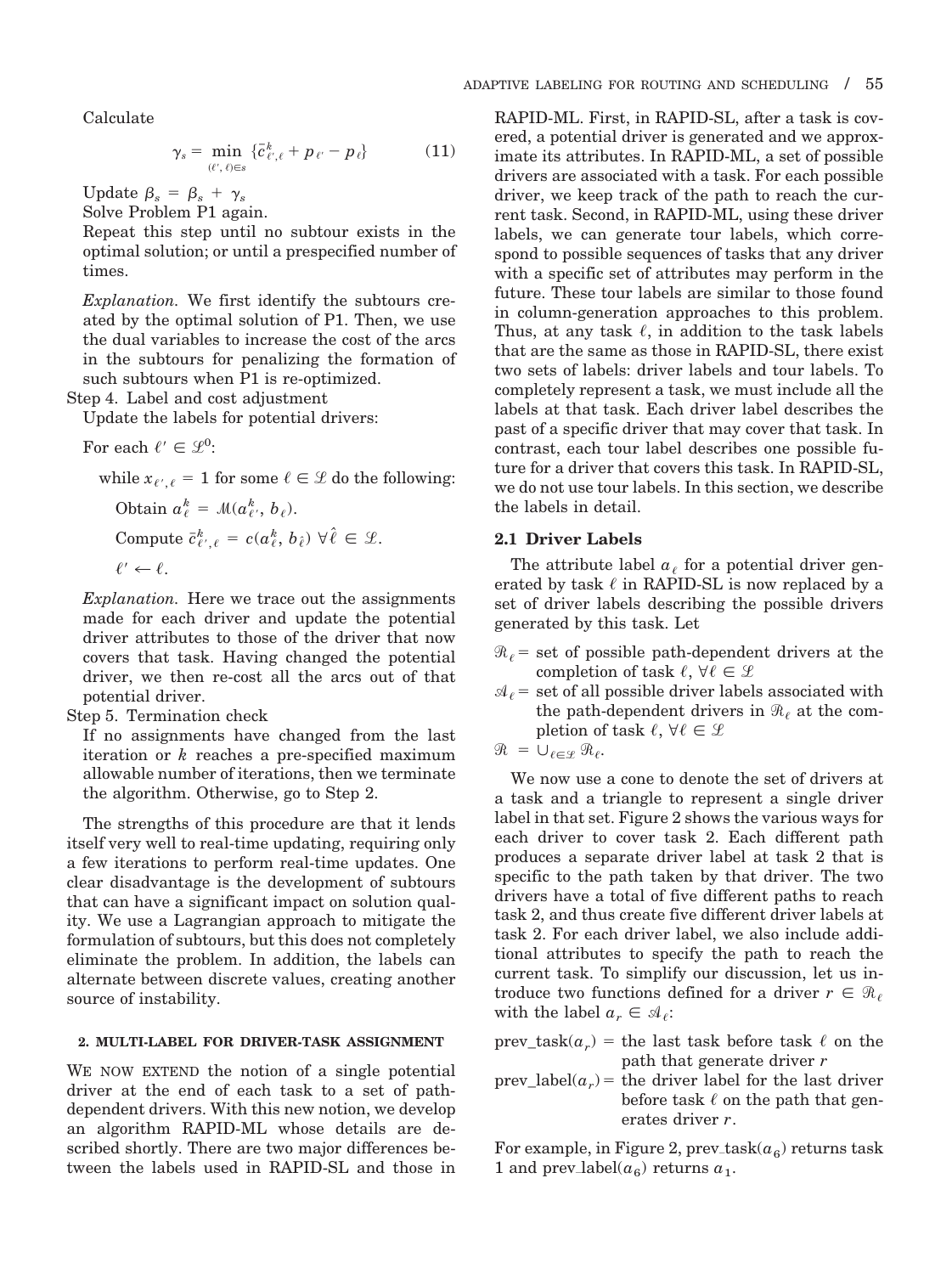

**Fig. 2.** Illustration of driver labels.

# **2.2 Tour Labels**

Each tour label describes one possible sequence of tasks that a driver may perform after it has completed a task. To be sure that the tour is feasible for a given driver, each label contains information about the tour. Let

 $\mathcal{T}$  = space containing all possible tours labels

 $\mathcal{T}_\ell = \mathop{\rm set}\nolimits$  of tour labels at the completion of task  $\ell, \, \forall \ell$  $\in \mathcal{L}.$ 

Each tour label  $t, t \in \mathcal{T}_{\ell}$ , has the following attributes:



The set of tour attributes can be expanded as the application requires.

We use a sphere to represent the set of tour labels and a circle represents a single tour label. Some examples of tour labels are shown in Figure 3. Label *t* <sup>1</sup> describes the tour that covers task 2 after task 1 and then terminates. Label  $t^3$  describes the tour that covers task 4 and then 2, after task 3 has been completed. Notice that there is only one label,  $t^2$ , at task 2. This is because all the tours that cover this task terminate there and, hence, will have the same tour label.

## **2.3 Label Generation**

Suppose that the driver  $r' \in \Re_{\ell'}$  will cover task  $\ell$ as shown in Figure 4, a new driver *r* is generated at the completion of task  $\ell$ . The attributes of the newly created driver label  $a_r$  are similar to those of the driver label in RAPID-SL, but with the additional



**Fig. 3.** Forward tours represented by each tour label: a tour label captures the characteristics of a tour that might start with a particular task.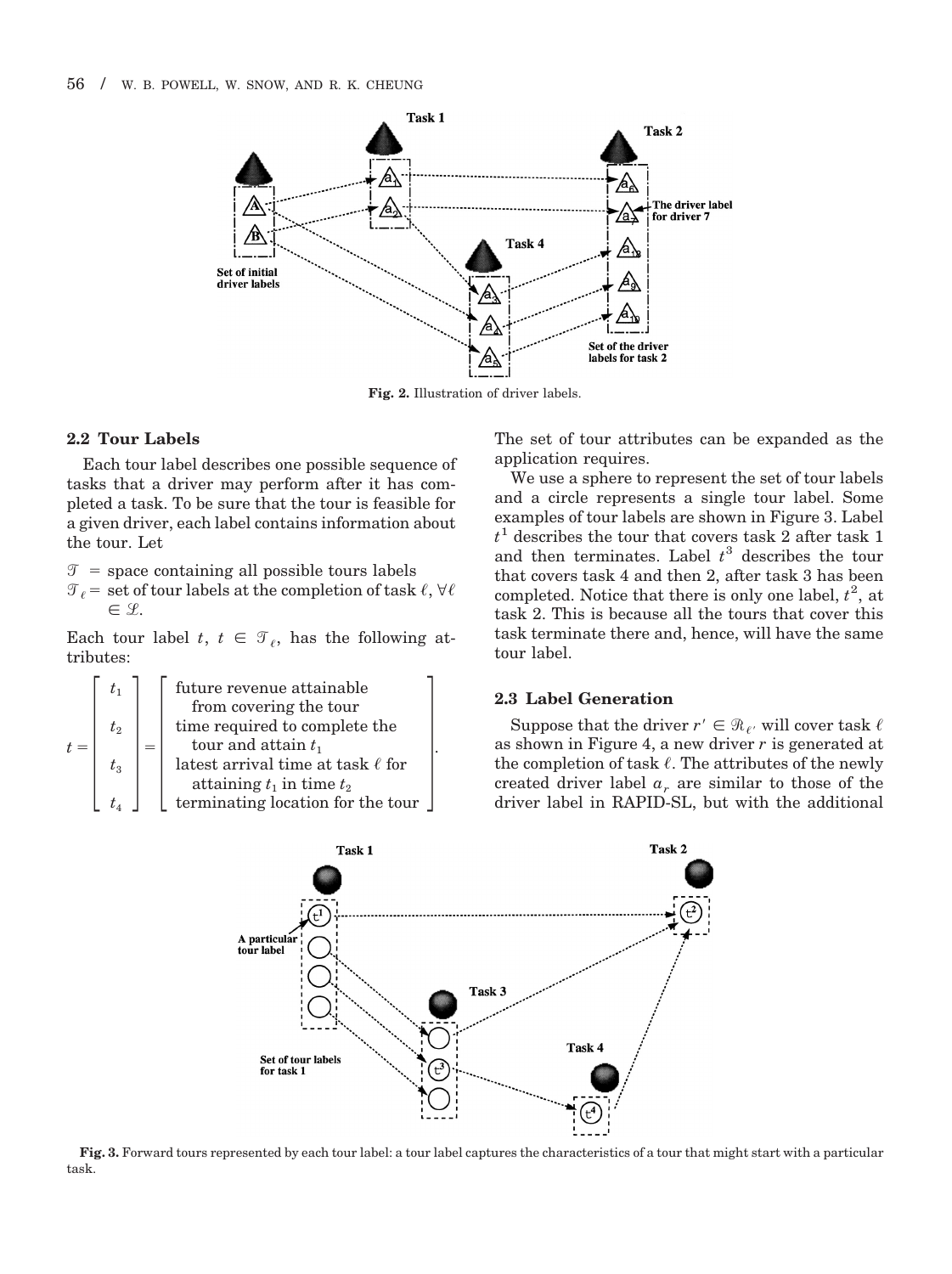

**Fig. 4.** Generation of labels.

attributes for tracking the last task visited (i.e., task  $\ell'$  and the corresponding driver label in the last task  $(i.e., a_{n})$ .

After the driver labels have been generated, which correspond to a sequence of tasks in a tour, we can use these labels to generate tour labels for that tour. For example, assume that there is nothing that the driver can do after completing task  $\ell$  in Figure 4. The corresponding tour label  $t$  at task  $\ell$  is

$$
t = \left[\begin{array}{c} t_1 \\ t_2 \\ t_3 \\ t_4 \end{array}\right] = \left[\begin{array}{c} 0 \\ 0 \\ b_{\ell,4} \\ b_{\ell,2} \end{array}\right].
$$

Then, a new label  $t'$ ,  $t' \in \mathcal{T}_{\ell'}$  will be generated by using a mapping  $\mathcal{F}: \mathcal{A} \times \mathcal{B} \times \mathcal{T} \rightarrow \mathcal{T}$ , where

$$
\mathcal{F}(a_{r'}, b_{\ell}, t) = t'
$$
\n
$$
= \begin{bmatrix} t'_{1} \\ t'_{2} \\ t'_{3} \\ t'_{4} \end{bmatrix}
$$
\n
$$
= \begin{bmatrix} t_{1} + c(a_{r'}, b_{\ell}) \\ t_{2} + \tau(a_{r'}, b_{\ell}) \\ \min\{b_{\ell',4}, t_{3} - \tau(a_{r'}, b_{\ell})\} \\ t_{4} \end{bmatrix},
$$

where  $c(a_{r'}, b_{\ell})$  is the contribution that the driver with label  $a_{r'}$  makes by covering task  $\ell$ .

# **2.4 Decision Variables and Revenue Functions**

Generating the driver and tour labels enables us to calculate how much revenue a driver *r* is capable of earning after it covers a task  $\ell$  by solving a simple optimization problem,

$$
\mu_{r,\ell} = \max_{t \in \mathcal{T}_{\ell}} t_1 \tag{12}
$$

subject to 
$$
a_{r,3} + \tau(a_r, b_\ell) + t_2 \le a_{r,4}
$$
. (13)

Constraint 13 ensures that the driver does not exceed its maximum daily driving limit for that day; other constraints can be included as the application requires.

Given we now have multiple drivers at each task, we must now expand the set of decision variables to recognize flow between a specific driver pair. For  $\text{each } r' \in \mathcal{R} \text{ and } r \in \mathcal{R}_{\ell} \text{ for each } \ell \in \mathcal{L} \text{, let } x_{r',r} \text{ be }$ the flow from driver  $r'$  to driver  $r$ . That is,

$$
x_{r',r} = \left\{ \begin{array}{cl} 1 & \text{if} & \text{driver } r' \text{ covers task } \ell \\ & \text{and becomes driver } r \\ 0 & \text{otherwise.} \end{array} \right.
$$

Because a task can only be covered by a single driver, we impose the constraint

$$
\sum_{r \in \mathcal{R}_{\ell}} \sum_{r' \in \mathcal{R}_{\ell'}, \ell' \in \mathcal{L}} x_{r',r} \leq 1 \quad \forall \ell \in \mathcal{L}
$$

in our formulation.

# **2.5 Initial Tour Generation**

Before we apply the RAPID-ML algorithms, we need to generate initial tours and the initial sets of labels. The tour-generation logic is based on a breadth-first approach by generating driver labels at the *m* most profitable tasks and putting them into a queue. We then repeat this procedure for each driver in the queue, which generates new driver labels as the tour progresses until the queue is empty. Then, we use the backward recursive strategy discussed earlier in Section 2.3, generating the tour labels.

Define

- $Q =$  queue for (real or potential) drivers
- $n_r$  = number of possible tasks that can be covered by driver *r*.

For each distinct initial driver, say  $r^0$ , we generate a set of tours (and labels) as follows.

**Procedure ILG** (Initial label generation)

LG1: Initialize  $Q = \{r^0\}.$ 

- LG2: If *Q* is empty, go to LG5. Otherwise, remove the top element from *Q* and denote it as *r*. If  $n_r =$ 0, then repeat this step until  $n_r > 0$ .
- LG3: For all the  $n_r$  tasks that can be covered by  $r$ , compute and rank the contribution of covering these tasks such that:  $c(a_r, b_{\ell_1}) \geq \cdots \geq$  $c(a_r, b_{\ell_n r}).$
- LG4: For each task  $\ell_i$ ,  $i \leq \min\{m, n_r\}$ , create a new driver *rˆ* and update the labels as

$$
a_{\hat{r}} = \mathcal{M}(a_r, b_{\ell_i})
$$

$$
\mathfrak{R}_{\ell_i} = \mathfrak{R}_{\ell_i} \cup \hat{r}
$$

Add *rˆ* to the bottom of *Q*. Go to LG2.

LG5: Let  $\ell$  be the last task of the tour just found,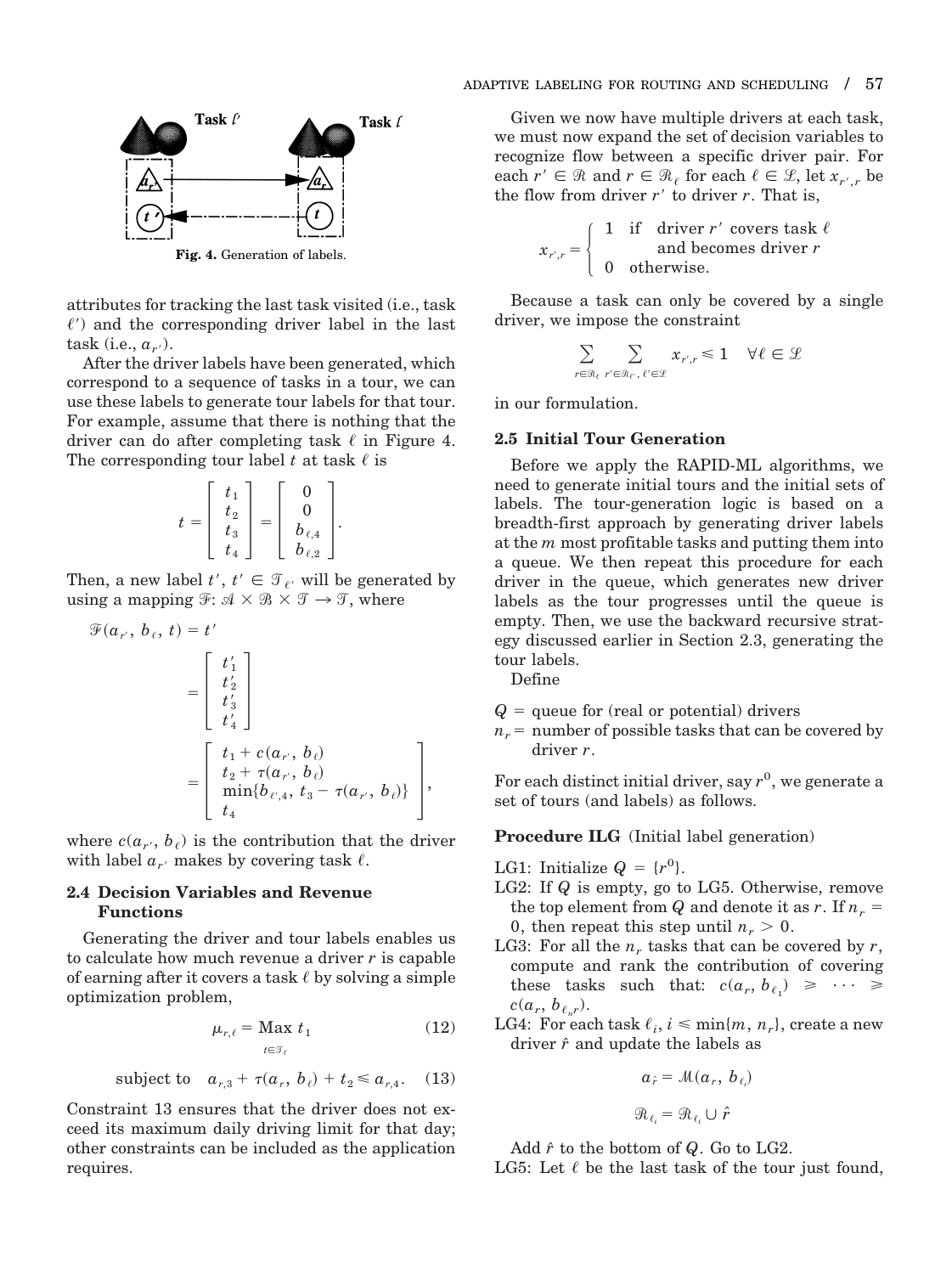

**Fig. 5.** Illustration of creating new driver labels and tour labels initially.

and  $a_r$  be the driver label generated by task  $\ell$ where  $n_r = 0$  (no task can be covered by *r*).

For task  $\ell$ , initialize a tour label  $t$  as

$$
t = \left[\begin{array}{c} t_1 \\ t_2 \\ t_3 \\ t_4 \end{array}\right] = \left[\begin{array}{c} 0 \\ 0 \\ b_{\ell,4} \\ b_{\ell,2} \end{array}\right]
$$

Define the tour labels for the tasks on the path just found recursively:

If *r* is not an initial real driver, repeat the following

$$
\ell' = \text{prev\_task}(a_r)
$$
  
\n
$$
r' = \text{prev\_driver}(a_r)
$$
  
\n
$$
\mathcal{T}_{\ell'} = \mathcal{T}_{\ell'} \cup t' \text{ where } t' = \mathcal{F}(a_{r'}, b_{\ell}, t)
$$
  
\n
$$
r \leftarrow r'
$$

An example of this procedure is given in Figure 5 when we discuss the steps of the RAPID-ML algorithm.

## **3. THE RAPID-ML ALGORITHM**

DEFINE:

 $\mathscr{C}$  = candidate list of drivers to be assigned or reassigned

- $p_{\ell}$  = estimate of the dual price for constraint 3 for task  $\ell$  at the current iteration
- $\nu_r$  = estimated revenue of the best assignment for driver *r*
- $w_r$  estimated revenue of the second-best assignment for driver *r*
- $k =$ iteration counter
- $\beta$  = discount factor for dual price reduction (described later)
- $N =$  number of iteration before each dual price reduction (described later)
- $\epsilon$  = a positive number used to avoid cycling in the algorithm.

Notice that, in the algorithm, the sets such as  $\mathcal{R}_{\ell}$ and  $\mathcal{T}_{\ell}$  and the prices and revenues  $(p_{\ell}, v_r, w_r)$  are iteratively updated. In the description below, these sets and numbers are implicitly assumed as the most current ones.

# **3.1 Basic Ideas**

RAPID-ML partially relaxes the flow conservation constraints given by Eqs. 3 and 4 to allow for the case where the flow into any given task or terminal may exceed the flow out. In other words, the " $=$ " in 3 is replaced by a " $\geq$ ".

The algorithm RAPID-ML is based around a candidate list that contains a list of all the drivers available for assignment. At each iteration, we re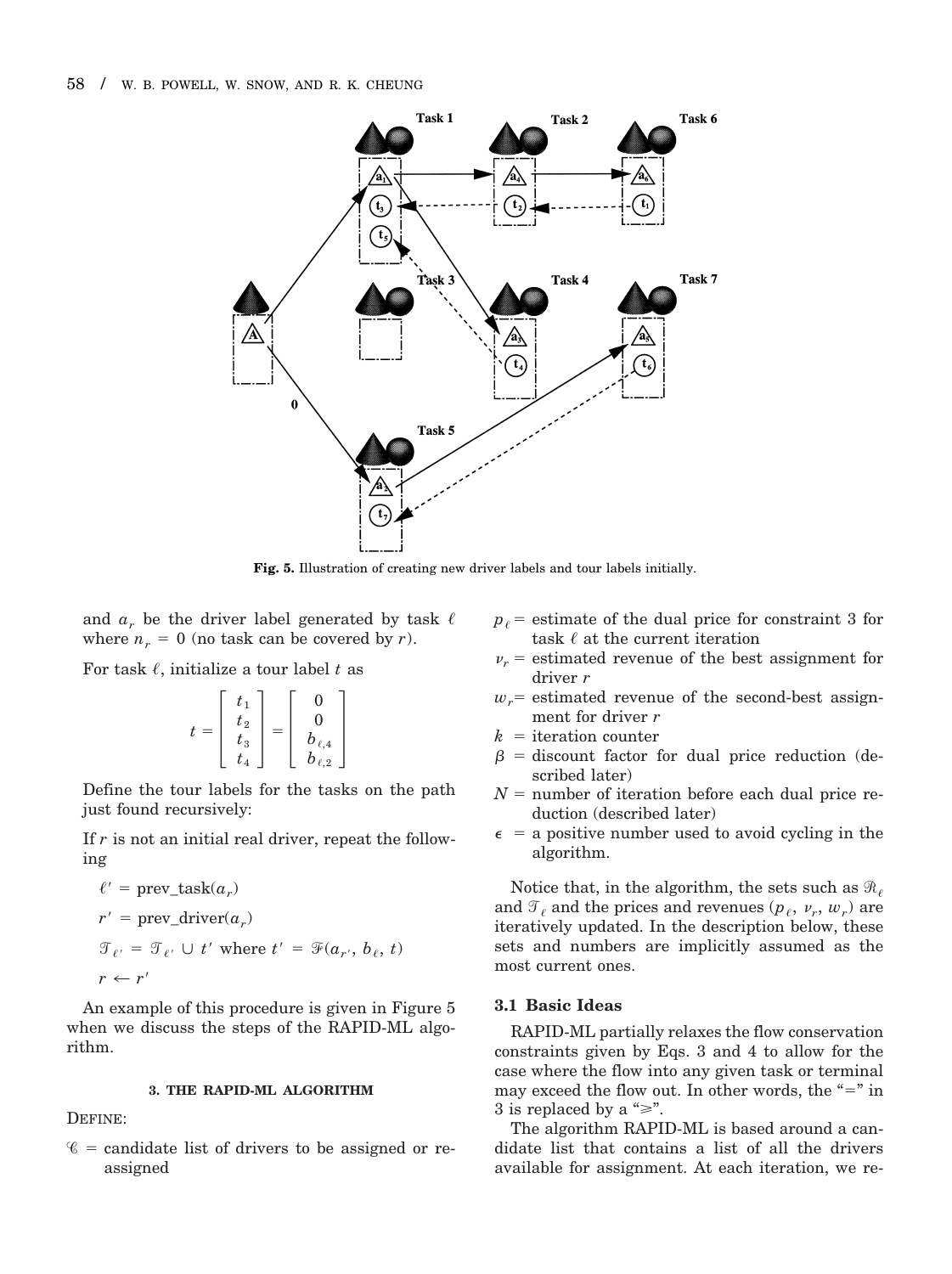trieve an element from this list and, using the tour labels, assign it to its best alternative using a flowadjustment process. After updating the sets of both driver and tour labels, we re-assign some of the drivers to tasks based on estimated dual prices. The newly assigned drivers will create new flow. At the same time, some assigned drivers can become unassigned. As a result, the downstream flow from these drivers needs to be eliminated. We repeat this process until the candidate list is empty. In RAPID-SL, we solve a sequence of minimum cost flow problems to get the dual prices. In RAPID-ML, we use an approach adopted from the auction algorithm of BERTSEKAS (1988) for deriving the dual prices. When evaluating the best decision for a driver, we take three elements into consideration. The first is the revenue earned from covering the task,  $c(r, \ell)$ . The second,  $\mu_{r,\ell}$ , is how much revenue the driver can earn after it has completed task  $\ell$ , and the third term,  $\bar{p}_\ell$ , is the estimated price of the task. This is how much the driver must be prepared to pay if it wants to cover this task. It measures the level of competition for the task, the more intense the competition, the higher the price.

# **3.2 The Steps**

We now formally present each step of the algorithm together with intuitive explanations and illustrations.

Step 1. Initialization

Set  $p_{\ell} = 0$ ,  $\forall \ell \in \mathcal{L}$  and  $\epsilon = \epsilon^0$  (a user specified parameter)

Set  $\mathscr{C} = \{$ set of initial drivers $\}$ 

For each task  $\ell$ , set  $\Re_{\ell} = \emptyset$  and initialize  $\mathcal{T}_{\ell} = \{t\}$ where

$$
t = \left[\begin{array}{c} t_1 \\ t_2 \\ t_3 \\ t_4 \end{array}\right] = \left[\begin{array}{c} 0 \\ 0 \\ b_{\ell,4} \\ b_{\ell,2} \end{array}\right]
$$

*Explanation.* There is no driver label initially. However, we generate a tour label for each task, reflecting the option of doing nothing after completing that task.

Step 2. Initial label generation

We use the procedure ILG described in Section 2.5 to create the initial sets of drivers and tour label.

*Example.* Figure 5 illustrates an example of this process. We start with the initial driver A and loop over the seven tasks. In this example, we take  $m = 2$ . The most profitable tasks for driver A are 1 and 5; task 1 being the most profitable. We then generate the new driver labels  $a_1$  and  $a_2$  at tasks

1 and 5, respectively. For driver 1 (with label  $a_1$ ), the best and the second-best tasks are tasks 4 and 2, and thus we create  $a_3$  and  $a_4$ . The driver cannot feasibly cover any more tasks after task 4, so the tour stops here. We go on to create other driver labels: in our example,  $a_5$  and  $a_6$  (from drivers 2) and 4, respectively). We now trace back along the tasks that were covered and generate a new tour label, which describes the completion of the tour from that task on. For task 6, we have an initial tour label  $t_1$ . Tracing back the path, we create  $t_2$ and  $t_3$  for tasks 2 and 1, respectively. By repeating the procedure, we obtain the tour labels  $t_4$ ,  $t_5$ ,  $t_6$ , and  $t_7$ .

Step 3. Flow adjustment

FA1: Adjust iteration counter and retrieve a driver from the candidate list

$$
k = k + 1
$$

Let  $r =$  first element of  $\mathscr{C}$ .

FA2: If *r* is unassigned (i.e.,  $\Sigma_{r' \in \mathcal{R}} x_{r,r'} = 0$ ), determine the task to cover next

Estimate the revenue of the best assignment,

$$
\nu_r = \max_{\ell \in \mathcal{L}} \{ c(a_r, \, b_\ell) + \mu_{r,\ell} - p_\ell \} \qquad (14)
$$

Let  $\ell^*$  be the argmax of equation (14). Go to FA4.

FA3: If *r* is assigned, determine whether reassignment should be made

Find  $r''$  such that  $x_{r,r''}=1$  ( $r''$  is the current best assignment for  $r$ ) and identify task  $\ell''$  such that  $r'' \in \Re_{\ell''}.$ 

Re-estimate the revenue of the new second-best assignment;

$$
w_r = \max_{\ell \neq \ell'} \{c(a_r, b_\ell) + \mu_{r,\ell} - p_\ell\}, \quad (15)
$$

where  $\mu_{r,\,\ell}$  is defined by Eq. 12

If  $w_r < v_r - \epsilon$ 

No new assignment is made. Remove driver *r* from  $\mathscr C$  and insert the previous driver  $r'$  (with  $x_{r}$ ,  $= 1$ ) to  $\mathscr{C}$ .

- Go to FA1.
- else (i.e., need to change of the assignment of *r*) Let  $\ell^*$  be the argmax of Eq. 15. Go to FA4.

FA4: Identify the driver who has covered task  $\ell^*$ and remove the downstream flow out of it

If  $\exists r' \in \mathcal{R}_{\ell^*}$  and  $\hat{r} \in \mathcal{R}$  such that  $x_{\hat{r},r'} = 1$ While  $x_{\hat{r},r'} = 1$  for some  $r' \in \Re$ 

Set 
$$
\mathscr{C} = \mathscr{C} \cup \hat{r}
$$
,  $x_{\hat{r},r'} = 0$ , and  $\hat{r} \leftarrow r'$ .

FA5: Create new labels and assign flow to task  $\ell^*$ Obtain  $a_{r^*} = M(a_r, b_{\ell^*})$ , set  $\Re_{\ell^*} = \Re_{\ell^*} \cup a_{r^*}$ and set  $x_{r,r^*} = 1$ .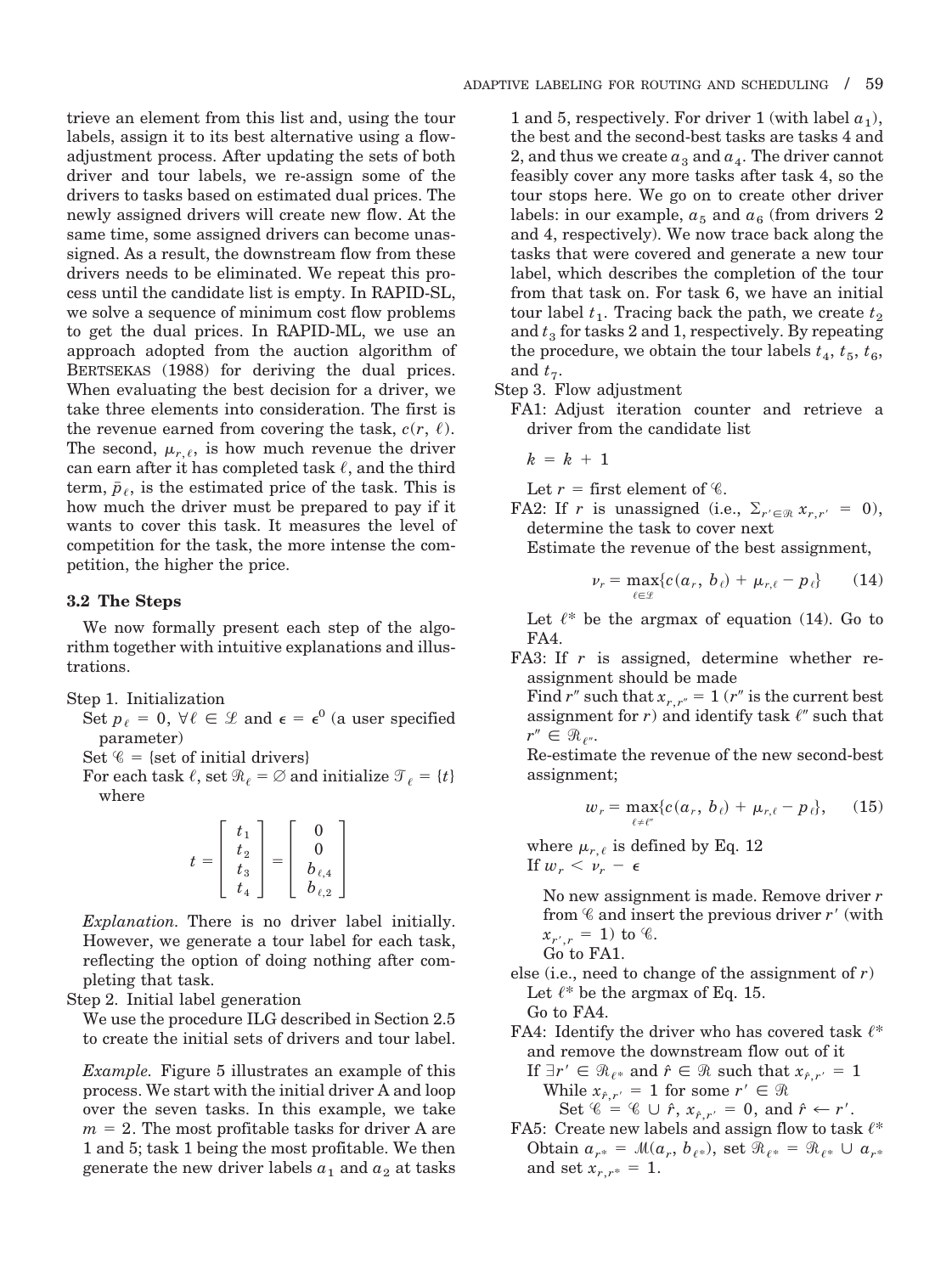

**Fig. 6.** An illustration of driver and tour labels, and a current set of tours.

*Explanation of Step 3.* When a driver *r* is retrieved from the candidate list, it may be either unassigned or it may be assigned to some task,  $\ell^*.$ If the driver is unassigned, then we must calculate  $v_r$  to determine which task to cover next using Eq. 14. Having determined  $\ell^*$ , we then check to see if that task is already covered by another driver (say *rˆ*) and remove all flow out of that driver. If, alternatively, the driver is already assigned, then we evaluate the next-best assignment using Eq. 15 to check if the current assignment is still the best assignment (within  $\epsilon$ ) for this driver. If it is, then we move on to the next element in the candidate list. Otherwise, we redirect the flow out of driver *r* to its new best assignment.

*Example.* Consider Figure 6 where driver 1 (with label  $a_1$ ) is the first in the candidate list that is currently assigned to task 4. After verifying that the best strategy for this driver is still task 1, we remove driver 1 from the candidate list and move on to the next element driver 3 (with label  $a_3$ ). This driver is currently unassigned, and, on evaluating Eq. 14, we find that the best task for this driver is task 4 using tour label *t*. This task is currently covered by the driver with label  $a_1$  so we remove all the flow out of  $a_1$  and add 1 to the candidate list as an unassigned driver. We now generate the new driver label  $a_5$  at task 4, assign flow from  $a_3$  to  $a_5$ , and place driver 5 into the candidate list. The new situation is shown in Figure 7.

Step 4. Dual price adjustment

Given that driver  $r$  is assigned to task  $\ell^*$ . Compute

$$
w_r = \max_{\ell \neq \ell^* \in \mathcal{L}} \{c(a_r, \, b_\ell) + \mu_{r,\ell} - p_\ell\} \qquad (16)
$$

$$
p_{\ell^*} = p_{\ell^*} + v_r - w_r + \epsilon \tag{17}
$$

*Explanation of Step 4.* Having assigned flow from  $r$  to  $\ell^*$ , we now evaluate the second-best alternative for driver *r* using Eq. 15. Equation 17 then gives the reduction in revenue incurred if driver *r* was diverted to its second-best alternative. This is our estimate for  $p_{\ell}$ . This is the adjustment given in Bertsekas' (1988) auction algorithm for the assignment problem. However, in the assignment problem, after a driver is assigned to some task, it remains covered at each subsequent iteration. In our problem, when a driver is knocked off a task, it also frees up all the other tasks that it may have covered. The problem we face is what to do with the prices on these newly uncovered tasks. This issue is addressed in Step 6. To prevent the algorithm from entering into price wars over a task by making bids of zero  $(\nu_r = w_r)$ , we perturb the price by a positive amount  $\epsilon$  each time the price is adjusted.

Step 5. Update tour labels

Let task  $\ell^*$  be the last task of the tour and  $a_{r^*}$  be the driver label generated by task  $\ell^*$  (i.e.,  $c(a_{r^*}, b_{\ell}) = -\infty, \forall \ell \in \mathcal{L}$ . Update the tour labels along the tour recursively

Initialize  $t \in \mathcal{T}_{\ell^*}$  as the tour label at task  $\ell^*$ representing doing nothing after task  $\ell^*$  (see LG5 in Section 2.5).

Set  $r = r^*$ ,  $\ell = \ell^*$ , and  $\mathscr{C} = \mathscr{C} \cup r'$ .

If r is not an initial real driver, repeat the following:

Find previous task  $\ell'$  and driver  $r'$  of  $r$  by identifying  $\ell'$  such that  $\exists r' \in \mathcal{R}_{\ell'}$  such that  $x_{r}$ ,  $= 1$ .

Create a label by  $t' = \mathcal{F}(a_r, b_\ell, t)$ . if  $t' \notin \mathcal{T}_{\ell'}$  then  $\mathcal{T}_{\ell'} = \mathcal{T}_{\ell'} \cup t'.$  $\ell \leftarrow \ell', t \leftarrow t', r \leftarrow r'.$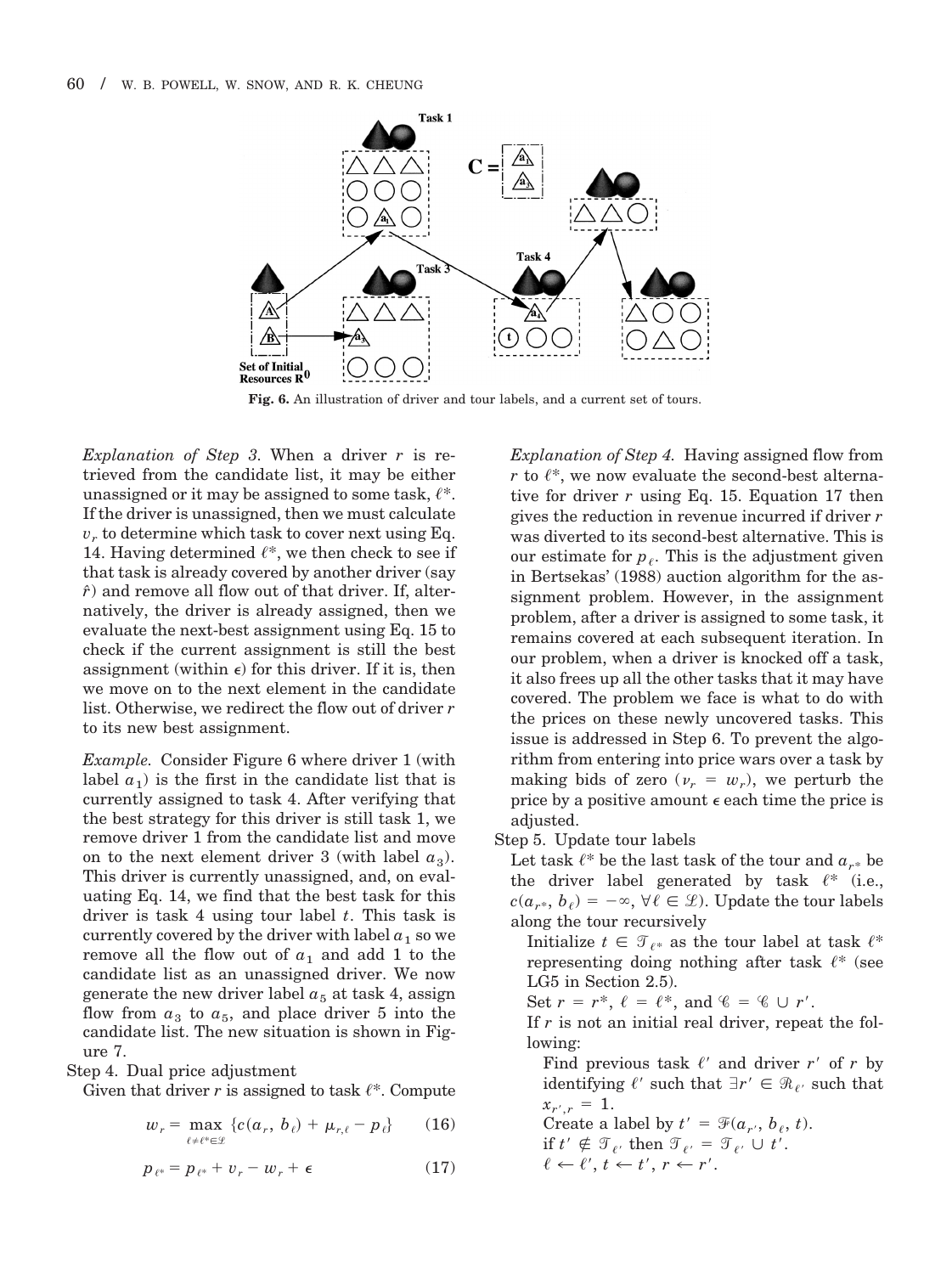

**Fig. 7.** Illustration of how adjusting the flow changes the flow into specific driver labels.

*Explanation of Step 5.* After a driver has completed the last task in its tour, we must check to see if the tour is represented by the existing set of tour labels  $\mathcal{T}$ . If not, then we augment the set of tour labels at each task to represent the new tour. The generation of these labels follows the same recursive strategy as the initial label-building process. In practice, it is this continual updating of  $\mathcal T$ that gives us more accurate estimates of  $\mu_{r,\,\ell}$  than the labels developed from the initial greedy approach. After the tour is completed, we now place the driver that covers the last task in the tour back into the candidate list so that we can check the validity of this decision at some subsequent iteration.

Step 6. Secondary dual price adjustment

For every *N* iterations (i.e., *k* is divisible by *N*), reduce the dual prices for uncovered task:  $p_{\ell}$  =  $p_{\ell} \cdot \beta$  for some  $0 \leq \beta < 1$ .

*Explanation of Step 6.* When a driver is knocked off a tour consisting of several tasks, some of the tasks that were in the tour may remain uncovered during subsequent iterations. If the prices on these tasks are not reduced, then a driver may ignore these tasks because of their high price. The strategy that we have adopted is to reduce the price by a factor  $\beta$  every *n* iterations as long as these tasks remain uncovered. At some point, the price may decrease sufficiently to become attractive to some driver.

Step 7. Termination check

If  $\mathscr{C} \neq \emptyset$  then go to Step 3 else adjust the value of  $\epsilon$ Set  $\epsilon = \epsilon/\psi$ . If  $\epsilon > \epsilon_{\min}$  then

for every unassigned driver *r*, set  $\mathscr{C} = \mathscr{C} \cup r$ go to Step 3.

*Explanation of Step 7.* The epsilon reduction strategy is similar to the approach adopted by Bertsekas (1988). We discuss this in greater detail in the next section.

Step 8. Uncovered task dual price adjustment For all uncovered task  $\ell$  set  $p_{\ell} = 0$ For all unassigned initial driver *r*, set  $\mathscr{C} = \mathscr{C} \cup r$ Repeat Steps 3 to 7 and then terminate.

*Explanation of Step 8.* Because it is possible that, after several iterations uncovered tasks with positive prices will remain, we reduce all the uncovered task prices to zero and perform one more iteration.

### **4. NUMERICAL EXPERIMENTS**

THIS SECTION PRESENTS a comparison of the two algorithms RAPID-SL and RAPID-ML. The algorithms were tested on data sets with various properties. We use several criteria as measures for performance.

We also describe some of the strengths and weaknesses of both types of algorithms and discuss their adaptability to solving real-time problems. The algorithms were tested on both randomly generated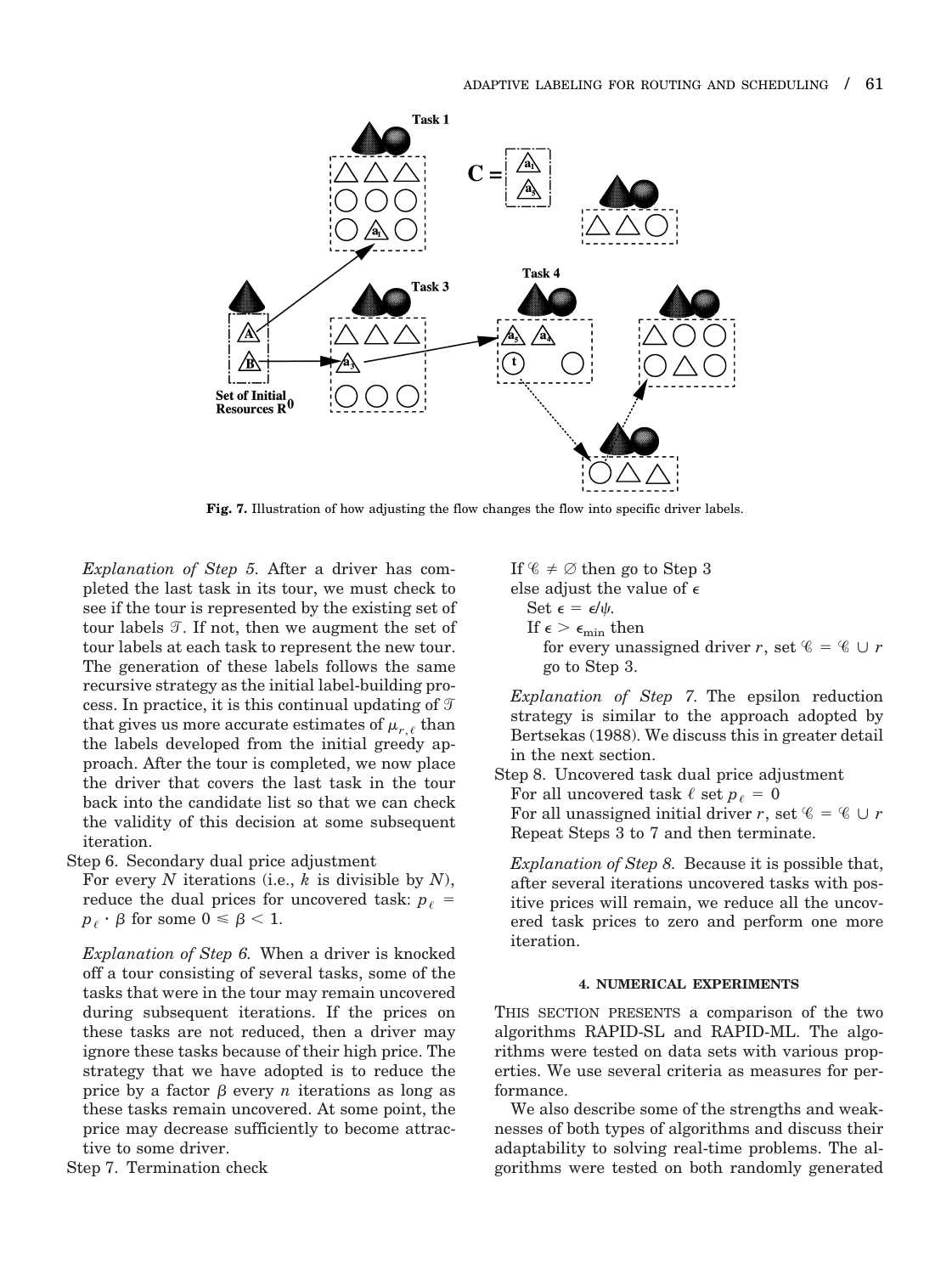|            |        |                  | Medium Tour Length |                |                       |              |
|------------|--------|------------------|--------------------|----------------|-----------------------|--------------|
|            |        | Excess, $n = 50$ |                    |                | Constrained, $n = 10$ |              |
|            |        |                  |                    | $m = 30$       |                       |              |
| Mixed      | SL     | ML               | <b>DWCG</b>        | SL             | ML                    | <b>DWCG</b>  |
| Profit     | 31477  | 31246            | 31703              | 28190          | 31480                 | 32177        |
| $%$ Cov.   | 100    | 100              | 100                | 88             | 100                   | 100          |
| Idle.      | 30     | 30               | 30                 | $\Omega$       | $\mathbf{0}$          | $\Omega$     |
| $\%$ Empty | 75     | 76               | 73                 | 73             | 75                    | 68           |
| ATL (MTL)  | 1.3(3) | 1.5(3)           | 1.5(4)             | 2.6(4)         | 3(6)                  | 3(7)         |
| CPU Time   |        | 6                | 47                 |                | 5                     | 24           |
|            |        |                  |                    | $m = 50$       |                       |              |
| Mixed      | SL     | ML               | <b>DWCG</b>        | SL             | ML                    | <b>DWCG</b>  |
| Profit     | 42055  | 42727            | 43496              | 35230          | 39760                 | 43824        |
| $%$ Cov.   | 97     | 100              | 100                | 81             | 91                    | 100          |
| Idle.      | 20     | 21               | 21                 | $\Omega$       | $\Omega$              | $\theta$     |
| $%$ Empty  | 74     | 75               | 71                 | 73             | 72                    | 68           |
| ATL (MTL)  | 1.5(2) | 1.7(3)           | 2.2(4)             | 4.1(6)         | 4.6(6)                | $5(7)$       |
| CPU Time   | 3      | 10               | 23                 | $\overline{2}$ | 3                     | 13           |
|            |        |                  |                    | $m = 30$       |                       |              |
| Wide       | SL     | ML               | <b>DWCG</b>        | SL             | ML                    | <b>DWCG</b>  |
| Profit     | 25994  | 25526            | 26002              | 24053          | 26484                 | 26981        |
| $%$ Cov.   | 100    | 100              | 100                | 90             | 100                   | 100          |
| Idle.      | 22     | 23               | 24                 | $\mathbf{0}$   | $\mathbf{0}$          | $\mathbf{0}$ |
| $\%$ Empty | 65     | 69               | 64                 | 52             | 58                    | 48           |
| ATL (MTL)  | 1(3)   | 1.1(3)           | 1.2(3)             | 2.7(4)         | 3(4)                  | 3(4)         |
| CPU Time   |        | 5                | 49                 |                | 5                     | 86           |

TABLE I

and real-world problems obtained from a truck-load motor carrier. All tests were done on an Indy Silicon Graphics Workstation (250 MHz IP22 Processor).

# **4.1 Problem Sets**

The characteristics of the randomly generated and real-world problems are described below.

# *Real World Problems*

The real-world problems used in this comparison are an example of the drayage problem and have a very specific structure. In drayage problems, the tasks typically consist of loads that have to be transported either to or from a rail terminal. In this case, a typical driver tour will start from a terminal where he will collect a load and take it to its destination. He will then move empty to pick up a second load and bring that load back to the terminal. A driver will typically perform several of these moves in a day.

## *Randomly Generated*

Although the real-world data sets are interesting from a practical standpoint, the randomly generated data sets allow us more freedom to construct examples that highlight the properties of each algorithm.

To assess both algorithms in multiple situations, we generated a number of problems with three different time-window constraints, wide, tight and mixed; and also with different tour lengths. The wide time windows stretched the length of the entire

planning horizon, which, in this case, was one day. The mixed category contained approximately 25% perfectly tight time windows, 25% wide and 50% were uniformly distributed between the two. The task origin and destinations were uniformly distributed over a given set of locations that were based around a central hub. The algorithms were tested on two different tour lengths. The first set exhibits an average tour length between 1 to 5 tasks and the results for these problems are given in Table I. The second set of results, given in Table II, are for problems where the average tour length ranges from 2 to 9 tasks.

#### **4.2 Implementation Issues**

Several issues arose in implementation of both RAPID-SL and RAPID-ML. The main ones were as follows.

# *4.2.1 Arc Generation*

One issue common to both algorithms is the generation of arcs from drivers to tasks. The size of the problems we are dealing with prohibit the calculation of every arc in the network so we have used a space-filling procedure (BARTHOLDI and PLATZMAN, 1988) to only generate arcs between drivers and near tasks. (In practice, the origin of a task should be sufficiently close enough to a driver to justify a deadhead movement.)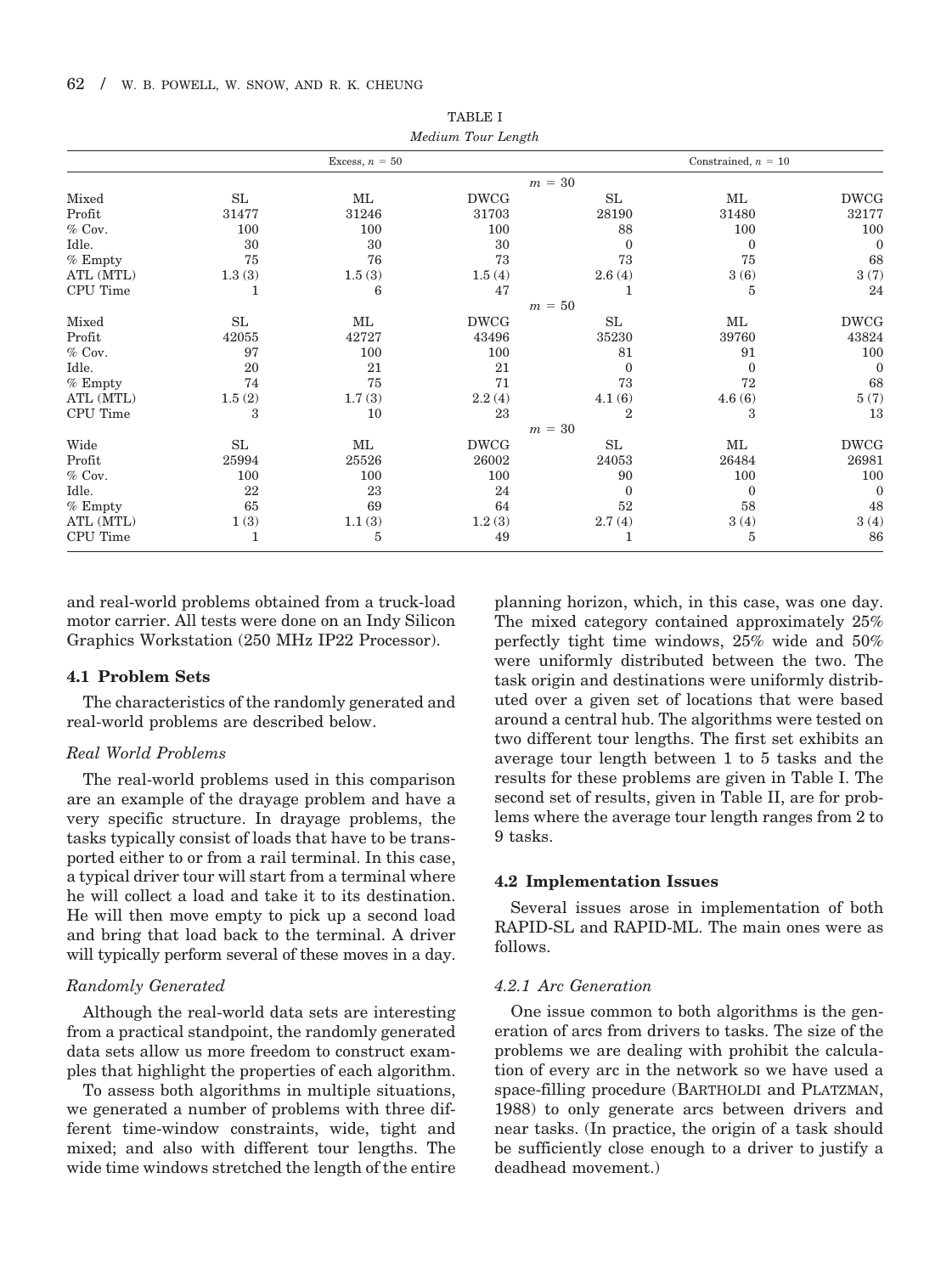|            |        |                  | Long Tour Length |              |                       |                  |
|------------|--------|------------------|------------------|--------------|-----------------------|------------------|
|            |        | Excess, $n = 50$ |                  |              | Constrained, $n = 10$ |                  |
|            |        |                  |                  | $m = 60$     |                       |                  |
| Wide       | SL     | ML               | <b>DWCG</b>      | SL           | ML                    | <b>DWCG</b>      |
| Profit     | 51047  | 52358            | 53324            | 40777        | 43047                 | 54173            |
| $%$ Cov.   | 96     | 100              | 100              | 75           | 80                    | 100              |
| Idle.      | 19     | 21               | 21               | $\mathbf{0}$ | $\mathbf{0}$          | $\boldsymbol{0}$ |
| $%$ Empty  | 59     | 62               | 55               | 46           | 52                    | 45               |
| ATL (MTL)  | 1.8(4) | 2(5)             | 2(6)             | 4.5(5)       | 4.8(7)                | 6(7)             |
| CPU Time   | 5      | 19               | 1918             | 3            | 3                     | 954              |
|            |        |                  |                  | $m = 100$    |                       |                  |
| Mixed      | SL     | ML               | <b>DWCG</b>      | SL           | ML                    | <b>DWCG</b>      |
| Profit     | 75116  | 86258            | <b>DNR</b>       | 49127        | 52690                 | 80119            |
| $%$ Cov.   | 86     | 100              |                  | 56           | 59                    | 90               |
| Idle.      | 42     | 43               |                  | $\bf{0}$     | $\mathbf{0}$          | $\boldsymbol{0}$ |
| $\%$ Empty | 72     | 74               |                  | 69           | 61                    | 65               |
| ATL (MTL)  | 1.8(3) | 2.3(4)           |                  | 5.6(7)       | 5.9(8)                | 9(11)            |
| CPU Time   | 19     | 59               |                  | 8            | 7                     | 1009             |
|            |        |                  |                  | $m = 120$    |                       |                  |
| Wide       | SL     | ML               | <b>DWCG</b>      | SL           | ML                    | <b>DWCG</b>      |
| Profit     | 84367  | 89657            | <b>DNR</b>       | 44463        | 45032                 | <b>DNR</b>       |
| $%$ Cov.   | 79     | 88               |                  | 40           | 41                    |                  |
| Idle.      | 13     | 11               |                  | $\mathbf{0}$ | $\boldsymbol{0}$      |                  |
| $%$ Empty  | 55     | 72               |                  | 48           | 57                    |                  |
| ATL (MTL)  | 2.1(3) | 2.7(5)           |                  | 4.8(5)       | 4.9(7)                |                  |
| CPU Time   | 24     | 51               |                  | 15           | 7                     |                  |

TABLE II *Long Tour Length*

DNR: CPU times exceeded 7 hours.

#### *4.2.2 Stability of RAPID-SL*

The subtour logic in RAPID-SL does not eliminate subtours at each iteration. This results in some degree of instability in the solution, and, to prevent termination problems, we only allow RAPID-SL to run for a maximum number of iterations and then terminate the algorithm. The solution we take is the best one up to and including that iteration. This number was set to 20. The assignment problem was solved using a network simplex code.

Although subtours can occur in any problem class, they are more likely to occur as the tour length increases; hence one would expect the solution quality for RAPID-SL in these types of problems to be significantly lower. This hypothesis is tested in the next section, where we compare RAPID-SL and RAPID-ML on problems with varying tour lengths. In real-time implementation of RAPID-SL, the problem is solved on a rolling horizon fashion and only the assignments of the initial drivers will be implemented. Thus, a task that has been covered will not be covered again, and subtours do not exist in practice (see subsection 4.4).

## *4.2.3 Control Parameters for RAPID-ML*

The main parameters in RAPID-ML to be set are  $\beta$ , *N*, and  $\epsilon$ . The first two parameters control the periodic price reduction of each uncovered task, defined in Step 8 of the algorithm. After performing numerous experiments, we found that the values that, on average, gave the highest objective function values were  $\beta = 0.6$  and  $N = 25$ . The parameter  $\epsilon$  is discussed next.

#### *4.2.4 Epsilon Strategies*

In setting a value for  $\epsilon$ , we followed the approach suggested by Bertsekas (1988), that is, we solved the problem with a relatively high  $\epsilon$  (around 100) and then iteratively reduced it until it fell below a specified minimum,  $\epsilon_{\min}$ . In practice, we set  $\psi$  (the amount we divide  $\epsilon$  by at each iteration) to 4 and  $\epsilon_{\min}$ (the stopping point) to 5. Different  $\epsilon$  strategies can affect solution quality as well as CPU times. We tested various  $\epsilon$  strategies on several assignment problems and the results are summarized in Table III. The solution is given as a percentage of the optimum solution.

In strategy 1,  $\epsilon^0$  was set to 100, and we terminated the algorithm at Step 8. Strategy 2 was the same as

TABLE III *Strategies*

|          | $\sim$ $\sim$ $\sim$ $\sim$ $\sim$ $\sim$ |                         |
|----------|-------------------------------------------|-------------------------|
| Strategy | Solution<br>$(\%)$                        | <b>CPU</b><br>(Average) |
|          | 78                                        |                         |
| 2        | 99                                        | 150                     |
| 3        | 94                                        | Э                       |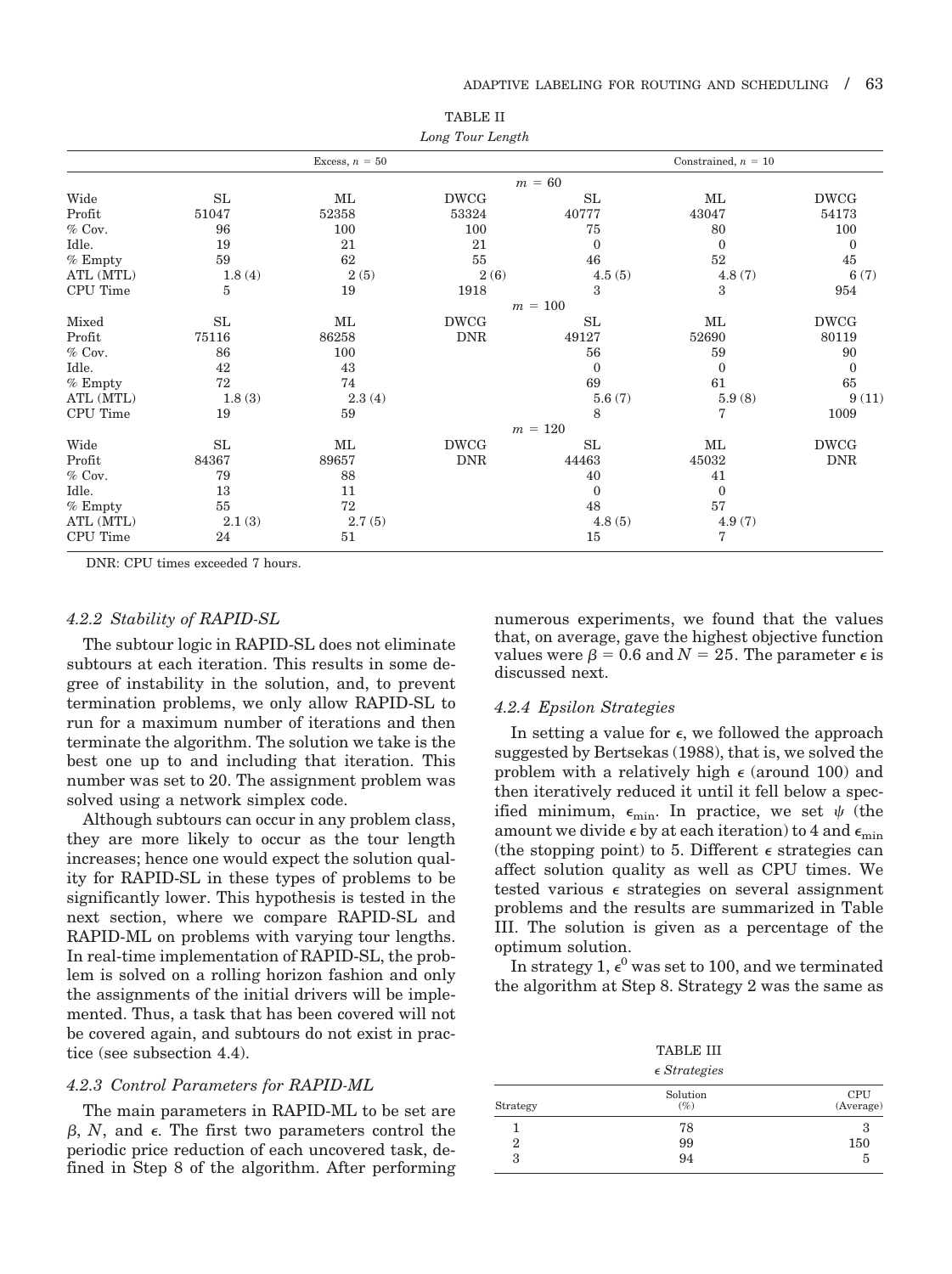|            |                | Excess              |                |                  | Constrained         |                  |
|------------|----------------|---------------------|----------------|------------------|---------------------|------------------|
|            |                | $n = 60, m = 91$    |                |                  | $n = 10, m = 91$    |                  |
| Real       | SL             | ML                  | <b>DWCG</b>    | SL               | ML                  | <b>DWCG</b>      |
| Profit     | 37895          | 37501               | 37900          | 18896            | 21380               | 22414            |
| % Cov.     | 59             | 70                  | 59             | 19               | 20                  | 20               |
| Idle.      | 14             | 5                   | 14             | $\mathbf{0}$     | $\mathbf{0}$        | $\mathbf{0}$     |
| $\%$ Empty | 50             | 50                  | 49             | 52               | 44                  | 44               |
| ATL (MTL)  | 1.2(2)         | 1.2(3)              | 1.2(3)         | 1.7(2)           | 1.8(2)              | 1.8(2)           |
| CPU Time   | 4              | 28                  | 121            | $\overline{2}$   | $\overline{4}$      | 31               |
|            |                | $n = 46$ , $m = 65$ |                |                  | $n = 23$ , $m = 65$ |                  |
| Real       | SL             | ML                  | <b>DWCG</b>    | <b>SL</b>        | ML                  | <b>DWCG</b>      |
| Profit     | 3993           | 4935                | 5290           | 3032             | 4139                | 5013             |
| % Cov.     | 76             | 82                  | 54             | 45               | 75                  | 79               |
| Idle.      | 15             | 9                   | 19             | $\mathbf{0}$     | $\mathbf{0}$        | $\mathbf{0}$     |
| $%$ Empty  | 54             | 54                  | 53             | 48               | 50                  | 48               |
| ATL (MTL)  | 1.6(2)         | 1.4(3)              | 1.4(2)         | 1.3(2)           | 2.1(3)              | 2.2(3)           |
| CPU Time   | $\overline{4}$ | 38                  | 56             | $\overline{4}$   | 26                  | 130              |
|            |                | $n = 36$ , $m = 27$ |                |                  | $n = 10, m = 27$    |                  |
| Real       | SL             | ML                  | <b>DWCG</b>    | SL               | ML                  | <b>DWCG</b>      |
| Profit     | 1132           | 1082                | 1132           | 516              | 1050                | 1067             |
| % Cov.     | 85             | 85                  | 85             | 55               | 59                  | 59               |
| Idle.      | 12             | 12                  | 12             | $\boldsymbol{0}$ | $\mathbf{0}$        | $\boldsymbol{0}$ |
| $\%$ Empty | 69             | 69                  | 69             | 56               | 56                  | 56               |
| <b>MTL</b> | 1(1)           | 1(2)                | 1.1(2)         | 1.5(2)           | 1.6(3)              | 1.6(3)           |
| CPU Time   | $<$ 1          | $\overline{2}$      | $\overline{4}$ | $<\!1$           | 1                   | $\overline{2}$   |
|            |                | $n = 52$ , $m = 48$ |                |                  | $n = 10, m = 48$    |                  |
| Real       | SL             | ML                  | <b>DWCG</b>    | SL               | ML                  | <b>DWCG</b>      |
| Profit     | 3885           | 3826                | 3887           | 3099             | 3114                | 3182             |
| $%$ Cov.   | 64             | 66                  | 64             | 39               | 41                  | $39\,$           |
| Idle.      | 24             | 22                  | 24             | $\boldsymbol{0}$ | $\mathbf{0}$        | $\boldsymbol{0}$ |
| $\%$ Empty | 78             | 77                  | 78             | 54               | $55\,$              | 54               |
| <b>MTL</b> | 1.2(2)         | 1.1(2)              | 1.2(2)         | 1.9(2)           | 2(2)                | 1.9(2)           |
| CPU Time   | $<$ 1          | 9                   | 9              | $<$ 1            | $\overline{4}$      | 6                |

TABLE IV *Short-Haul Truckload Problems*

strategy 1 but  $\epsilon^0$  was set to 1. Strategy 3 is the method described by Bertsekas (1988) and reviewed above.

As expected, strategy 1 terminated quicker but gave the worst solution quality, in accordance with the epsilon optimality properties of the auction algorithm. The second gave a better solution quality but the CPU requirements were too large for the class of problems that we are aiming to solve. The third option gave a good balance between the two.

# **4.3 Discussion of Results**

The abbreviations used in Tables I, II, and IV are as follows.

- $n =$  number of drivers
- $m =$  number of tasks
- Profit  $=$  total contribution earned
- $%$  Cov = percentage of task covered
- $%$  Empty = percentage of miles traveled empty by the drivers
- $\bullet$  Idle = number of idle drivers
- $\bullet$  ATL = average tour length (number of tasks covered/number of drivers used)
- $MTL =$  maximum tour length

 $\bullet$  CPU = CPU time in seconds

Tables I, II, and IV compare the performance of RAPID-SL (denoted as SL) and RAPID-ML (denoted as ML) to a Dantzig–Wolfe column generation procedure (denoted as DWCG) that can produce an optimal solution on randomly generated and realworld problem sets. Each of the task sets were tested on two fleet sizes, excess and constrained. In the excess case (left column) there were idle drivers who did not cover any tasks, whereas in the constrained case (right column) all drivers covered at least one task.

In general, RAPID-SL performs much better under excess fleet capacity, attaining solutions that, on average, are within 5% of the optimal solution. However, in the constrained case, the shortage of drivers forces both algorithms to cover the tasks with fewer drivers, resulting in an increased tour length. As the tour length increases, so does the occurrence of subtours, resulting in a significantly lower solution quality for the constrained case, and one can see from Table II that RAPID-SL covers significantly fewer tasks than both RAPID-ML and DWCG.

From Tables I and II, we can see that RAPID-ML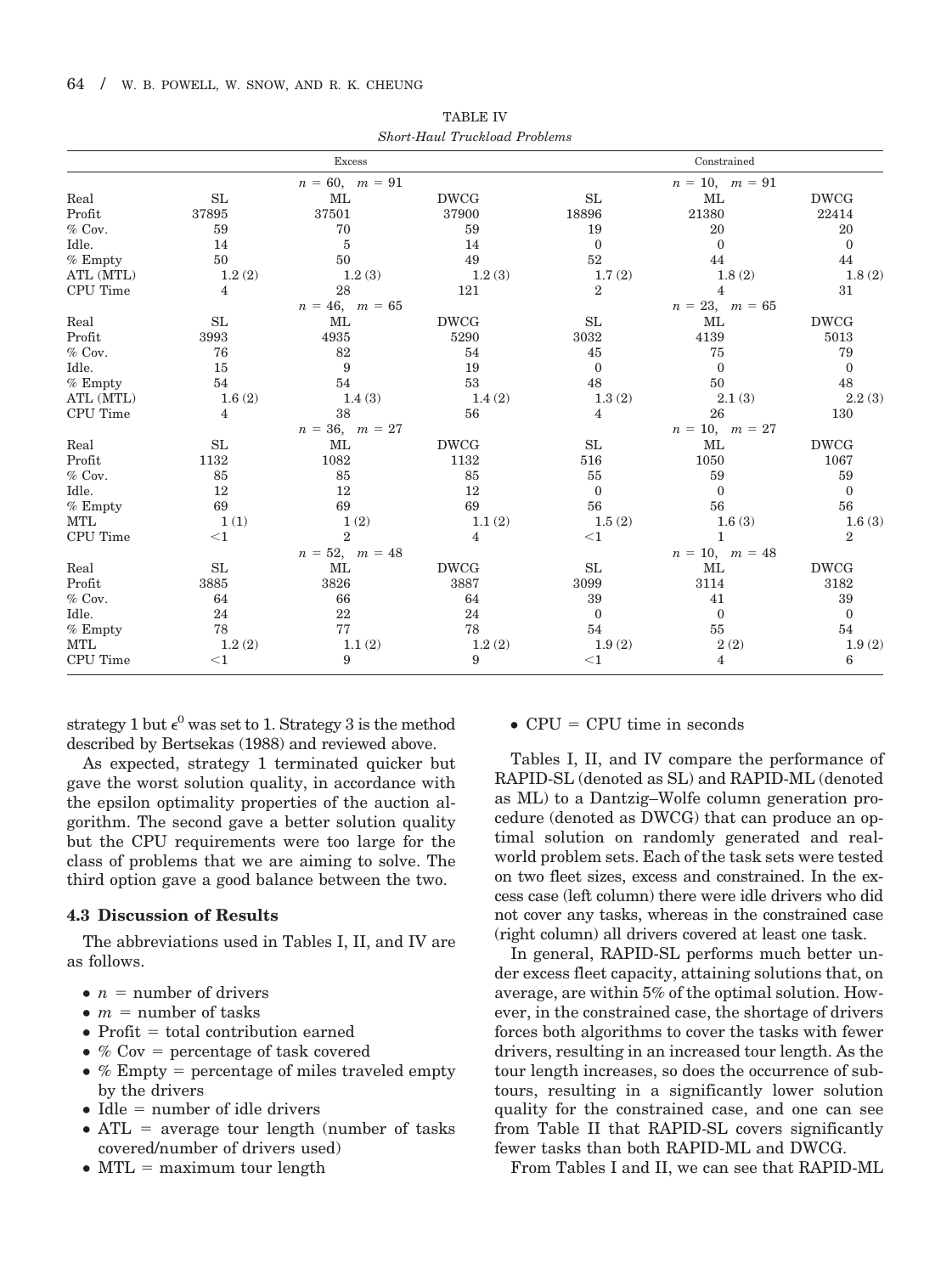TABLE V *Objective Function Gap*

|               | Excess     |            | Constrained |            |
|---------------|------------|------------|-------------|------------|
| Problem       | SL         | ML         | SL          | ML         |
| 30-Medium     | 99.3       | 98.6       | 87.6        | 97.8       |
| 30-Medium     | 99.9       | 98.2       | 88.9        | 97.9       |
| 50-Medium     | 96.7       | 98.2       | 80.4        | 90.7       |
| $50$ -Long    | 95.7       | 98.2       | 75.3        | 79.5       |
| $100$ -Long   | <b>DNR</b> | <b>DNR</b> | 61.3        | 65.6       |
| $100$ -Long   | <b>DNR</b> | <b>DNR</b> | <b>DNR</b>  | <b>DNR</b> |
| Real world-91 | 99.9       | 98.9       | 84.3        | 95.4       |
| Real world-65 | 75.4       | 93.3       | 60.5        | 82.6       |
| Real world-27 | 100.0      | 95.6       | 48.4        | 98.4       |
| Real world-48 | 99.9       | 98.4       | 97.4        | 97.9       |
| Average       | 95.8       | 97.4       | 76.0        | 89.5       |

and RAPID-SL are approximately equivalent on unconstrained data sets. However, in the constrained case, RAPID-ML consistently outperforms RAPID-SL. RAPID-ML is clearly better at using the available duty time, covering more tasks than RAPID-SL in every data set.

We now turn our attention to the real-world problems given in Table IV. In the unconstrained examples, the algorithms have approximately the same objective functions, but, in the constrained cases, RAPID-SL is not as efficient at using available duty time. RAPID-ML consistently outperforms RAP-ID-SL in both objective value and coverage, but at the cost of a significant increase in CPU times in some cases. This is mainly due to the initial labelbuilding strategy that generates increasingly more labels as the possible tour length increases.

The performance of RAPID-SL and RAPID-ML versus the optimal solution is summarized in Table V. Here, we clearly see the highly competitive performance of RAPID-SL in the cases of more loosely constrained data sets. By contrast, RAPID-ML noticeably outperforms RAPID-SL in the case of tightly constrained data sets.

# **4.4 Real Time Implementation**

In cases where the driver's tour length is short, typically only one or two tasks long, RAPID-SL will provide optimal or near-optimal solutions to these problems. We have successfully implemented a realtime version of RAPID-SL in a truckload application where the problem structure exhibits the above properties.

In our implementation, the problem is solved from scratch after the system is initialized at 7:00 A.M. Updates, which occur approximately every 20 seconds, are incorporated into the solution as the day progresses.

The initial network usually consists of approxi-

mately 1000 drivers and 1500 tasks at any one solution pass. The initial solution takes approximately one or two minutes to reach a solution, but updates require considerably less computational effort and take approximately 5 seconds.

The updating procedures for RAPID-SL are as follows. For each change to an existing driver, we recost all the arcs out of that driver and resolve using the modified network. If a new driver is added, then we simply add in the arcs from the new driver to the tasks and re-solve.

The addition of a new task is similar. For each new task, we add in the arcs from each potential and real driver to that task and from the potential driver at that task to all the other tasks in the network and re-solve. Changes to a task's attributes are incorporated using a similar strategy.

The addition of a driver simply means reinitializing the candidate list and repeating the algorithm from Step 3. The addition of a task requires the generation of a set of tour labels for that task, which can be accomplished using the existing sets of tour labels at other tasks. Once the tour labels are generated, we can then reinitialize the candidate list and repeat from Step 3 to check if this task, which we initially price at zero, is attractive to any driver.

## **5. CONCLUSIONS**

THE OBJECTIVE OF THIS PAPER was to develop a class of heuristics to solve the Dynamic Assignment Problem in a real-time environment caused by the dynamic nature of the problem that we wish to solve. This means that the algorithms must be able to incorporate updates to the problem and produce good quality solutions in a matter of seconds. We also require that the procedures are flexible enough to simulate the complex environment of a real-world situation.

We have described two algorithms, RAPID-SL and RAPID-ML, which satisfy all of the above criteria. We have tested both algorithms on a variety of data sets, both real-world and randomly generated. We have also compared both solutions to an optimal column-generation procedure and can draw the following conclusions:

- RAPID-SL produces results that, on average, are within 4.1% of optimality for problems that are not tightly driver constrained.
- RAPID-SL's performance decreases as the number of tasks in a tour increases and the problem becomes more driver constrained.
- RAPID-ML outperforms RAPID-SL on problems with longer tours, which are prone to instability brought about by subtours.